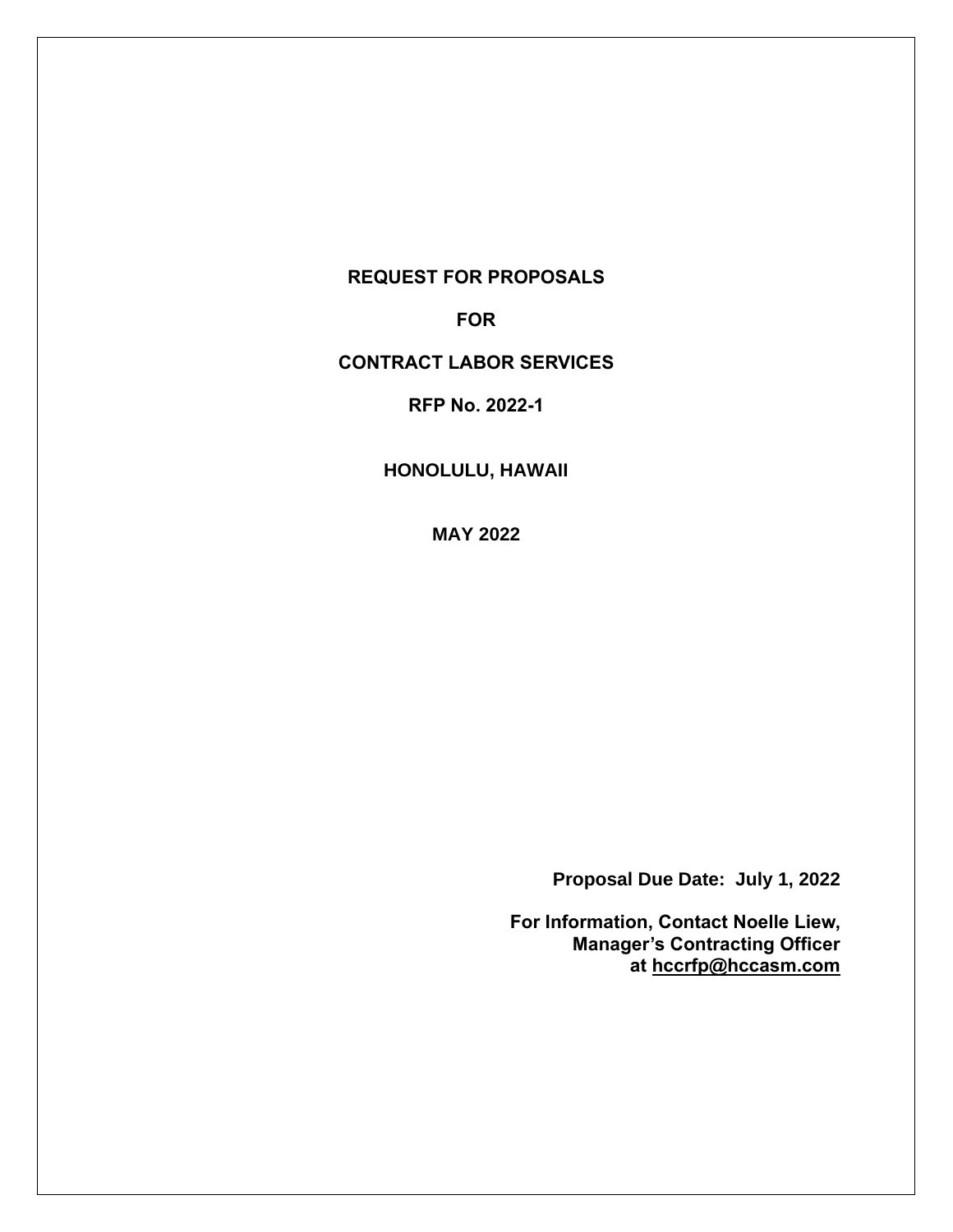# **TABLE OF CONTENTS**

# **APPENDICES**

| Appendix A: Description of Labor Categories                            |
|------------------------------------------------------------------------|
| Appendix B: Mandatory Hourly Rates and Proposal Form – Rate Card       |
| Appendix C: Agreement for Goods and Services                           |
| Appendix D: General Terms & Conditions                                 |
| Appendix E: Special Conditions (Amending General Terms and Conditions) |
| Appendix F: HCC Health & Safety Procedures                             |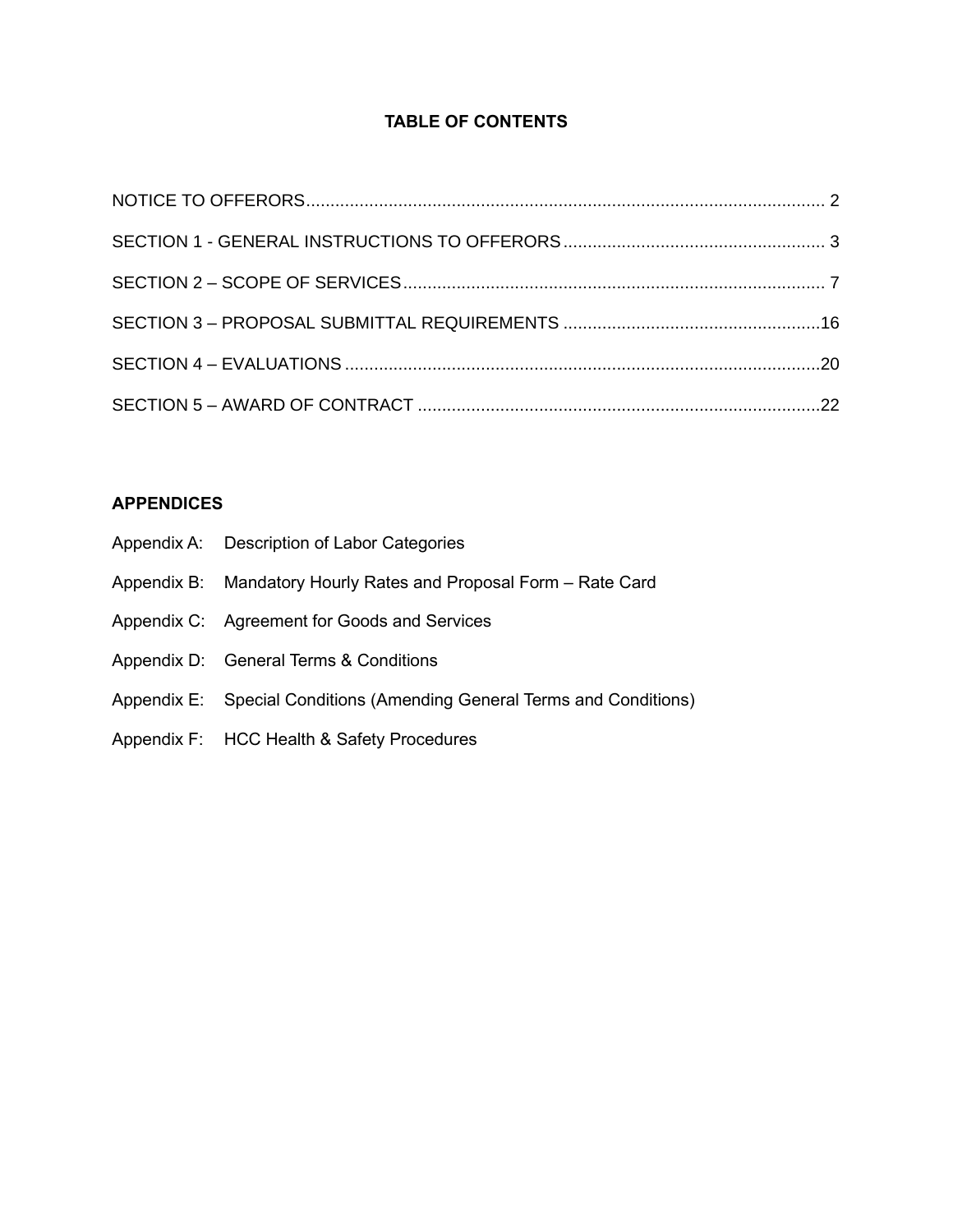# **NOTICE TO OFFERORS**

<span id="page-2-0"></span>AEG Management HCC, LLC, a wholly owned subsidiary of ASM Global ("Manager") is requesting proposals ("Proposals") from qualified companies ("Offerors/Contractors") for contract labor services at the Hawai'i Convention Center ("HCC").

Thank you for your interest in submitting a proposal for this solicitation. The purpose of this request for proposals is to identify and select the best qualified provider(s) that will provide superior services to meet the scope of services at competitive rates. At its discretion, the Manager may award a single contract or it may award separate contracts for each service. The rationale for this request for proposals ("RFP") is to promote and ensure the fairest, most efficient means to obtain the benefits of the most qualified responsive and responsible proposal. In order for the Manager to evaluate your proposal in a timely manner, please follow the instructions presented in each section of this document.

This RFP does not commit Manager to award a contract, nor to pay any costs incurred in the preparation and submission of Proposals in anticipation of a contract. Manager also reserves the right to unilaterally cancel this solicitation at any time without any liability.

Forms and information are available by contacting:

 Contracting Officer – Noelle Liew AEG Management HCC, LLC/HCC 1801 Kalakaua Avenue Honolulu, Hawaii 96815 Email: [hccrfp@hccasm.com](mailto:hccrfp@hccasm.com)

Offerors should carefully read the entire RFP documents. Proposals must comply with all instructions herein provided and must be submitted with a completed and signed Proposal Form, a copy of which is provided hereto as Appendix B. Interested parties should email the Contracting Officer (as defined in Section 1.2 below) at [hccrfp@hccasm.com](mailto:hccrfp@hccasm.com) to register by **June 10, 2022**.

Written questions regarding this RFP may be submitted via email to [hccrfp@hccasm.com](mailto:hccrfp@hccasm.com) by **4:00 p.m. Hawaii Standard Time ("HST") on June 17, 2022**.

Offerors must submit their complete proposal no later than **4:00 p.m., HST, on July 1, 2022** via email to hccrfp@hccasm.com.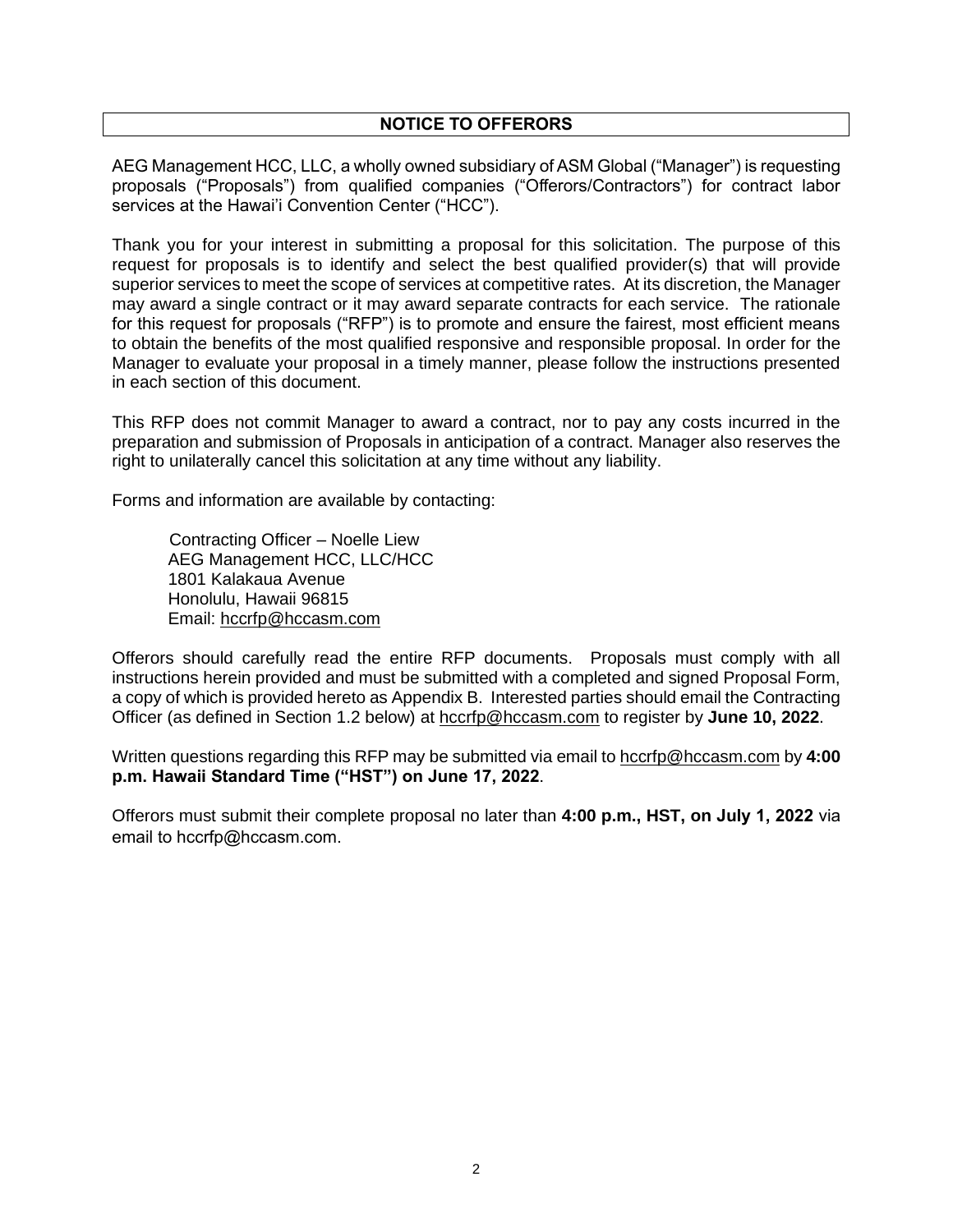# **SECTION 1 - GENERAL INSTRUCTIONS TO OFFERORS**

# <span id="page-3-0"></span>**1.1 DEADLINE FOR PROPOSALS**

Proposals **MUST** be submitted via email to [hccrfp@hccasm.com](mailto:hccrfp@hccasm.com) no later than **4:00 p.m., HST, on July 1, 2022**.

**Facsimile proposals are not acceptable.**

**Proper delivery of the proposal is the sole responsibility of the Offeror.**

# **1.2. CONTRACTING OFFICER**

The Contracting Officer is responsible for administrating/facilitating all requirements of the RFP solicitation process. The Contracting Officer will also be responsible for "contractual actions" throughout the term of the contract. The Contracting Officer is:

Contracting Officer -- Noelle Liew AEG Management HCC, LLC/HCC 1801 Kalakaua Avenue Honolulu, HI 96815 [hccrfp@hccasm.com](mailto:hccrfp@hccasm.com)

The Contracting Officer shall be the primary point of contact for procurement and contractrelated issues.

# **1.3 COMPANY OVERVIEW**

ASM Global is the world's leading venue management and services company. The company was formed by the combination of AEG Facilities and SMG, global leaders in venue and event strategy and management. The company's elite venue network spans five continents, with a portfolio of more than 300 of the world's most prestigious arenas, stadiums, convention and exhibition centers, and performing arts venues. For more information, please visit [www.asmglobal.com.](http://www.asmglobal.com/)

#### **Facility Overview**

The HCC opened to the public in June 1998 and is used for a variety of events, including conventions, trade shows, public shows, meetings and sporting events.  The HCC offers approximately 350,000 square feet of rentable space, including 51 meeting rooms.  

AEG Management HCC, LLC, a part of the ASM Global collection of companies, is the manager of the HCC pursuant to a Contract for Professional Services effective as of January 1, 2014, as may have been amended, with the Hawai'i Tourism Authority ("HTA"), a duly organized authority of the State of Hawai'i (the "State").

For more information on Manager, please visit www.meethawaii.com/convention-center.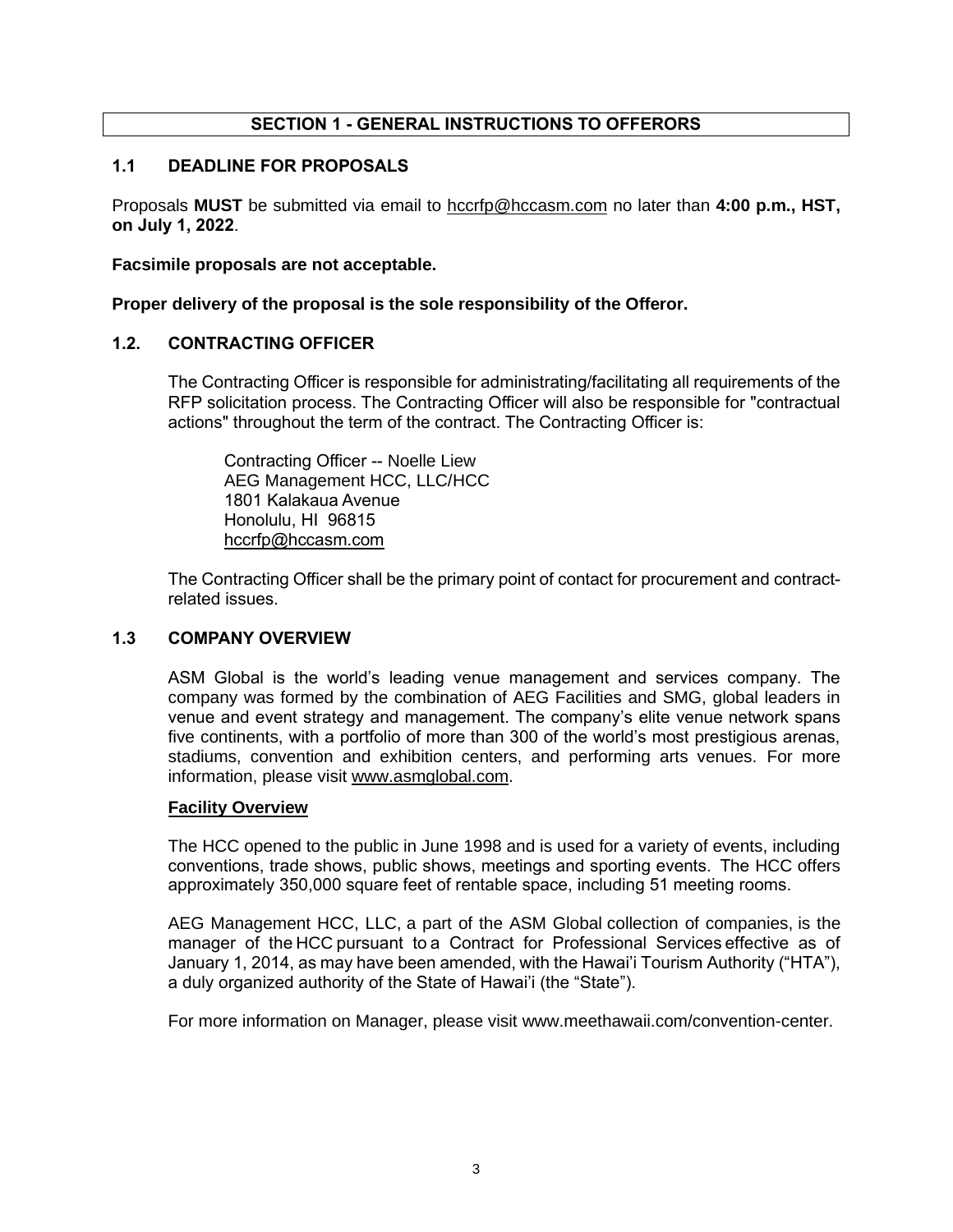# **1.4 PROCUREMENT TIMETABLE and SIGNIFICANT DEADLINES**

The timetable set out herein represents Manager's best estimate of the schedule that will be followed in the RFP process. If an activity of the timetable, such as "Proposal Due Date for Receipt of Proposals" is delayed, the rest of the timetable dates may be shifted by the same number of days. Offerors will be advised, by addendum to the RFP, of any changes to the proposed timetable.

| <b>Activity</b>                                                             | <b>Scheduled Date</b> |
|-----------------------------------------------------------------------------|-----------------------|
|                                                                             |                       |
| RFP Issued …………………………………………………………………………………May 27, 2022                      |                       |
|                                                                             |                       |
| Pre-Proposal Conference/Site Visit (Mandatory)June 14, 2022, 10:00 a.m. HST |                       |
| Closing Date for Receipt of QuestionsJune 17, 2022, 4:00 p.m. HST           |                       |
|                                                                             |                       |
|                                                                             |                       |
|                                                                             |                       |
|                                                                             |                       |
|                                                                             |                       |
|                                                                             |                       |
|                                                                             |                       |

# **1.5 PRE-PROPOSAL CONFERENCE/SITE VISIT (Mandatory)**

A mandatory pre-proposal conference – site visit will be held on **June 14, 2022 from 10:00 a.m. HST** at the HCC. The purpose of the conference is to review Manager's requirements; answer questions pertaining to the RFP; and, provide additional information that may assist in the preparation of proposals. Additionally, an escorted "familiarization tour" of the HCC will be conducted for interested Offerors.

Pre-Proposal Conference proceedings will not be formally documented unless changes in the RFP are required. RFP changes will be implemented by issuing an Addendum (to the RFP). Addenda will be provided to all Offerors registered to receive the RFP. The proceedings, at Manager's option, may be audio and/or videotaped by Manager. Attendees cannot audio and/or videotape the proceeding.

Offerors interested in attending the conference should contact the Contracting Officer. Attendees are to check-in at the HCC Lobby street level of the HCC and await further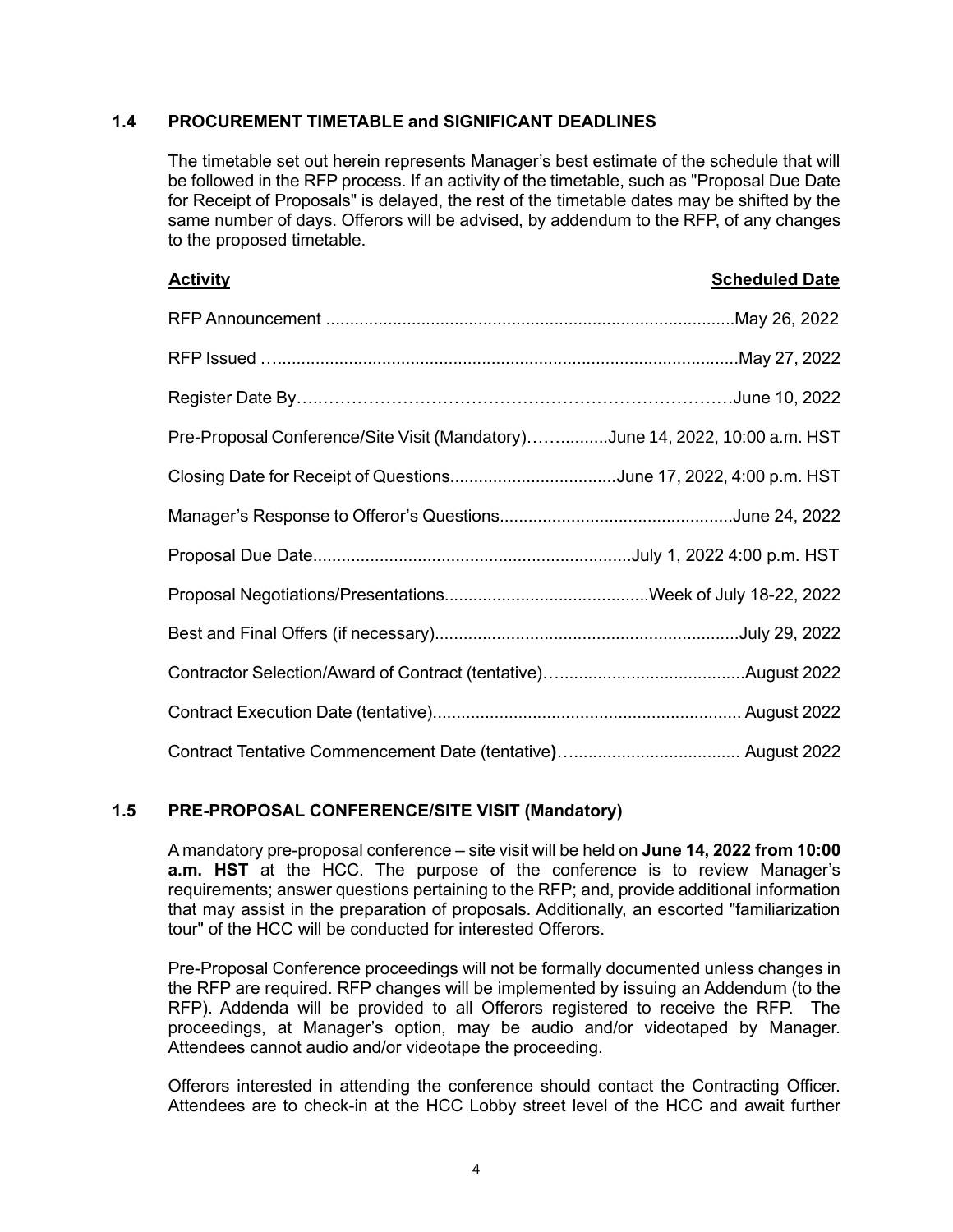direction. Costs relating to attendance at the Pre-Proposal Conference/Site Visit shall be the responsibility of the attendee and shall not be reimbursed by Manager.

The conference shall be cancelled at the election of Manager if no or little interest in conference participation is received.

# **1.6 SUBMISSION OF QUESTIONS**

Offerors are encouraged to submit written questions pertaining to the RFP. Impromptu (unwritten questions) are permitted and verbal answers will be provided at the Pre-Proposal Conference and other occasions but are only intended as general direction and will not represent official Manager position.

Questions must be submitted in writing via email. All relevant written questions will receive an official written response from Manager and become addendums to the RFP. The only official position of Manager is that which is stated in writing and issued in the RFP as addenda thereto. No other means of communication, whether oral or written, shall be construed as a formal or official response/statement and may not be relied upon.

#### **1.7 SOLICITATION REVIEW**

Offerors should carefully review this solicitation for defects and questionable or objectionable matter. Comments concerning defects and questionable or objectionable matter must be made in writing and should be received by the Contracting Officer by **4:00 p.m., HST, on June 17, 2022**. This will allow issuance of any necessary amendments to the RFP. It will also assist in preventing the opening of proposals upon which award may not be made due to a defective solicitation package. Offerors may not raise any issues with the contents of the RFP after Proposals have been submitted.

#### **1.8 RFP AMENDMENTS AND ADDENDA**

Manager reserves the right to amend the RFP any time prior to the ending date for proposal review/evaluation period. Such changes shall come in the form of amendments or Addenda.

#### **1.9 CANCELLATION OF RFP**

The RFP may be unilaterally canceled by Manager at any time if such cancellation is determined by HCC in its sole discretion to be in the best interests of Manager.

# **1.10 CONDITIONS AND LIMITATIONS**

The proposal and any information made a part of the proposal will become part of HCC's official files without obligation on Manager's or HCC's part to return them to the original Offeror(s).

This RFP and the selected Offeror's response will, by reference, become part of the formal Contract between Manager and the selected Offeror resulting from this solicitation.

Offeror(s) shall not offer any gratuities, favors, or anything of monetary value to any official or employee of Manager or the State for the purpose of influencing consideration of a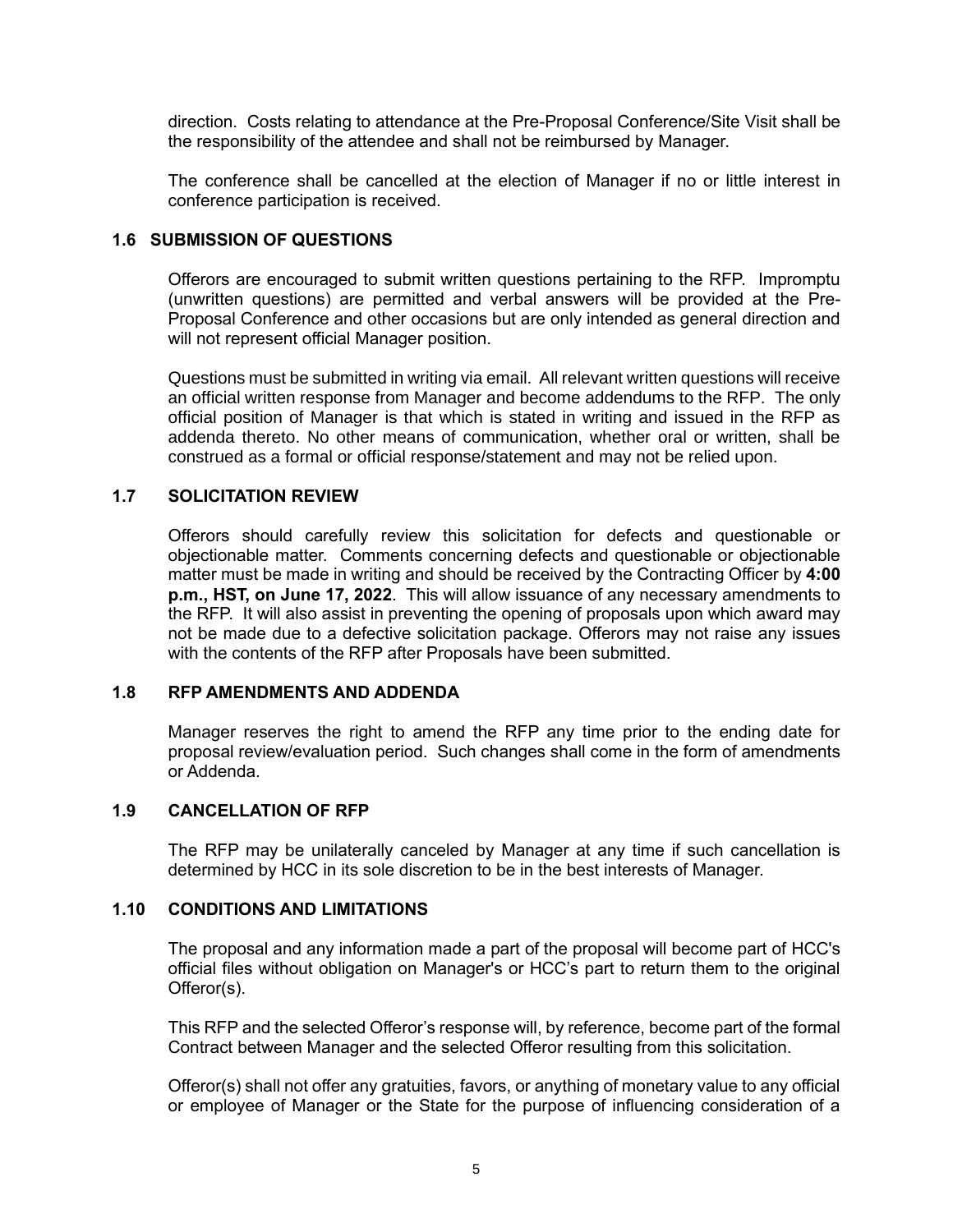proposal.

# **1.11 RULES OF CONTACT AND COMMUNICATIONS**

As stated in Section 1.2, the Contracting Officer shall be the primary point of contact for procurement and work-related issues throughout the term of the contract. Contact with Manager officials, employees, or representatives concerning this RFP while the solicitation process is in progress, except as expressly required or permitted by these General Instructions, the RFP Documents, or other instruction from Manager may result in disqualification. The solicitation process begins when the RFP is issued and will be completed with the award of the contract. Any contact determined to be improper, at the sole discretion of Manager, may result in disqualification.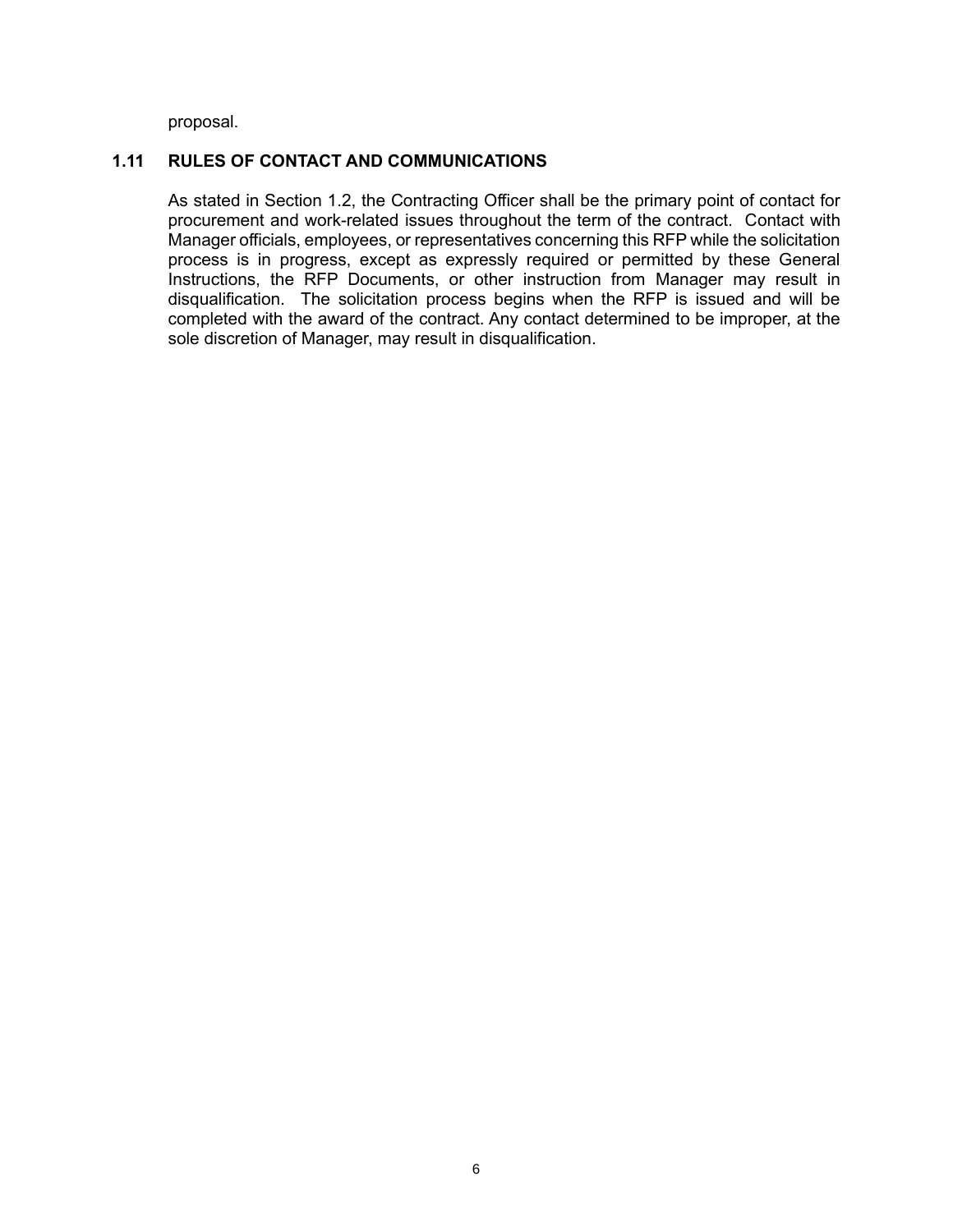# **SECTION 2 – SCOPE OF SERVICES**

# <span id="page-7-0"></span>**2.1 SCOPE OF SERVICES**

The Contractor shall provide all management and labor to perform the requirements of the scope of services and to satisfactorily fulfill the job descriptions set forth in Appendix A for the following department labor categories:

- a. Janitorial
- b. Landscaping
- c. Set-up & Dock
- d. Security

At its discretion, Manager may award a single contract or it may award separate contracts for each department labor category.

At a minimum the Contractor must implement a rigorous screening, hiring, training and performance-based service plan that includes but is not limited to the following components:

- a. Thorough screening to hire process
- b. Orientation and training, with documentation as such
- c. Structured walk around plan for on-site supervision and management
- d. Timely response on labor calls
- e. Timely employee reviews
- f. Structured disciplinary process
- g. Timely invoicing and response to inquiries for support
- h. On-going refresher training for tenured staff

Please visit<https://events.hawaiiconvention.com/> to see HCC's future event calendar.

# **2.2 MANDATORY EMPLOYEE HOURLY RATES, GUARANTEED DAILY MINIMUMS & BILL RATES**

Workers at the HCC at any given time may be furnished by a number of different contractors. To ensure that all workers are well qualified and to ensure parity between workers who may be doing the same job but working for different direct employers, Manager has established mandatory hourly employee rates of pay for each labor category. These mandatory employee hourly rates may be found on Appendix B to this RFP. The Manager reserves the right to audit employee pay rates to ensure Contractor is in compliance with contract.

Rates are set on an annual basis negotiable on an annual basis.

Overtime rates shall be at time and a half for hours worked in excess of forty hours per week. **Contractor must obtain written approval from Manager prior to scheduling overtime.** Overtime incurred by employees that is not approved by the Manager is not billable to the Manager.

Contractor employees will not receive gratuities for work performed at the HCC.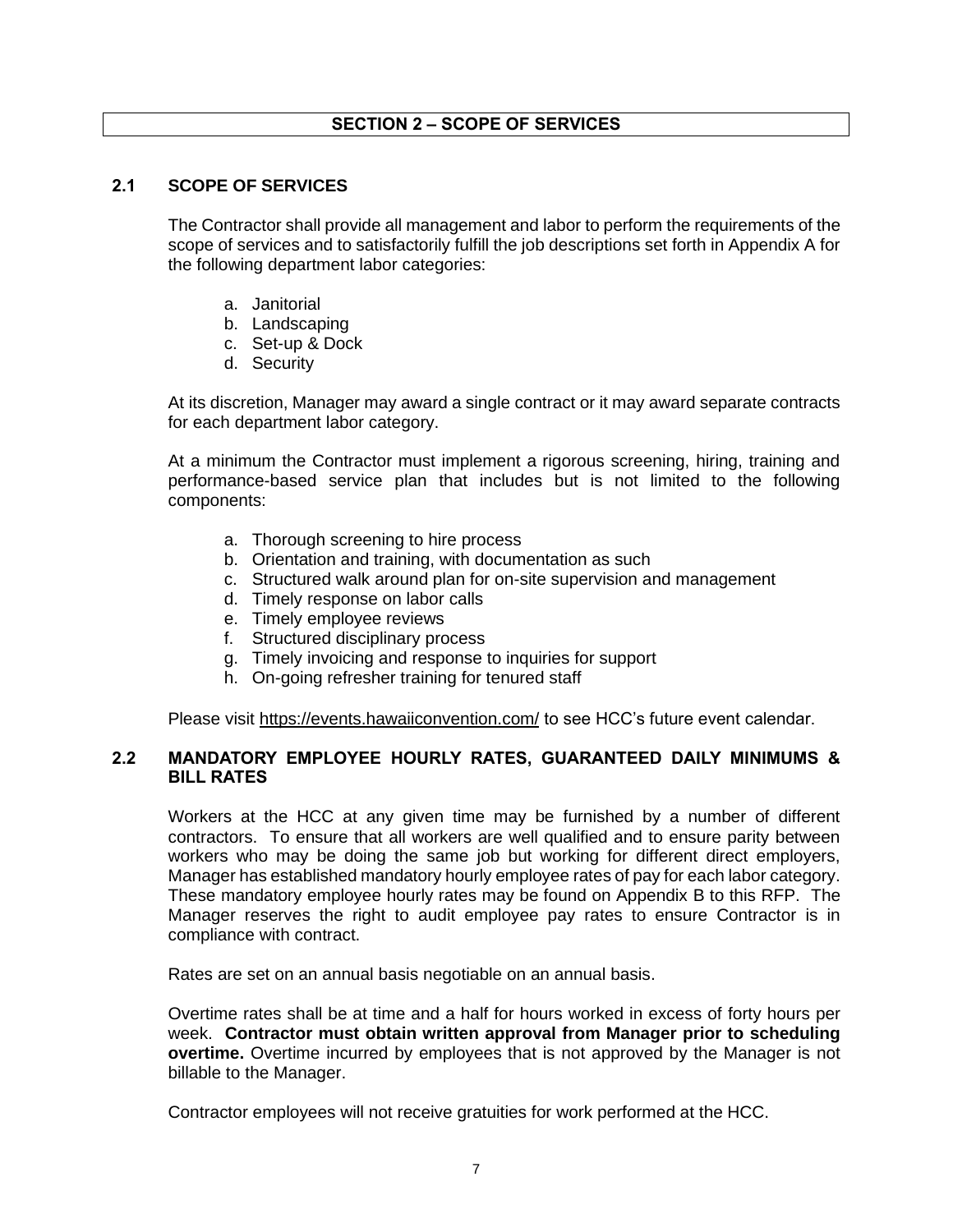Proposers must complete and submit Appendix B to this RFP to (1) guarantee a certain number of qualified employees given a seven day advance notice (the "Guaranteed Daily Minimum"), and (2) provide the regular billing rate for each category of labor listed. **All days for which premium time pay is required must also be listed in all proposals.**

# **2.3 BACKUP CONTRACTS**

There will be occasions when Manager's requirements may exceed the selected contractor's guaranteed minimum or when the CONTRATOR is unable to fill the labor call. Manager will be awarding a Secondary or Tertiary Contractor, if necessary. When an actual labor requirement occurs, Manager will offer the entire requirement to the Primary Contractor regardless of the minimum guarantee. The Primary Contractor is obligated to provide at least its minimum guarantee and may provide more than that. In the event that the Primary Contractor cannot fill the entire requirement, the unsatisfied portion will be offered to the Secondary and/or Tertiary Contractor. Secondary and Tertiary Contractors will be required to pay their labor the same mandatory employee hourly rate as the Primary Contractor.

#### **2.4 LABOR CALLS**

Provided Manager has submitted the labor call within the required seven or more days in advance, within four days of receipt of a "call" for labor, the Contractor shall furnish Manager with a schedule showing names and schedules of the individuals assigned to work. On large labor calls Manager will provide the labor call requirement ten days in advance. The schedule shall be in a format agreed to by Manager and the Contractor.

Provided Manager has submitted the labor call within the required seven or more days in advance, the Contractor assumes all responsibility for "no shows" or "sick calls" and will be subject to a penalty fee of \$50 per occurrence in the event the call is not completely filled. In the event of a "no show" or "sick call", the Contractor will notify Manager and confirm that the shift still needs to be filled. Any necessary additional time paid to cover the shift until the no show arrives or is replaced will be the responsibility of the Contractor. Additionally, should the no-show cause the need for overtime pay within the same pay period, the Contractor will also be responsible for the overtime expense.

Secondary and Tertiary Contractors will be provided the labor call four or more days in advance.

#### **2.5 SCHEDULING**

The work week will be based upon a Saturday – Friday schedule. Scheduled shifts will be paid a minimum of 4 hours. A 30-minute unpaid meal break will be given to employees with a shift of a minimum of 5 hours. If employees are working an extended shift of 12 hours or more, the employee may take another 30-minute unpaid meal break. Manager is not responsible to provide any meals to any job category.

The Contractor will ensure not to schedule an employee for more than a 16-hour shift; two consecutive 8-hour shifts in one day. If this should occur, the said employee will be given an unpaid rest period of 12 hours before their next scheduled shift.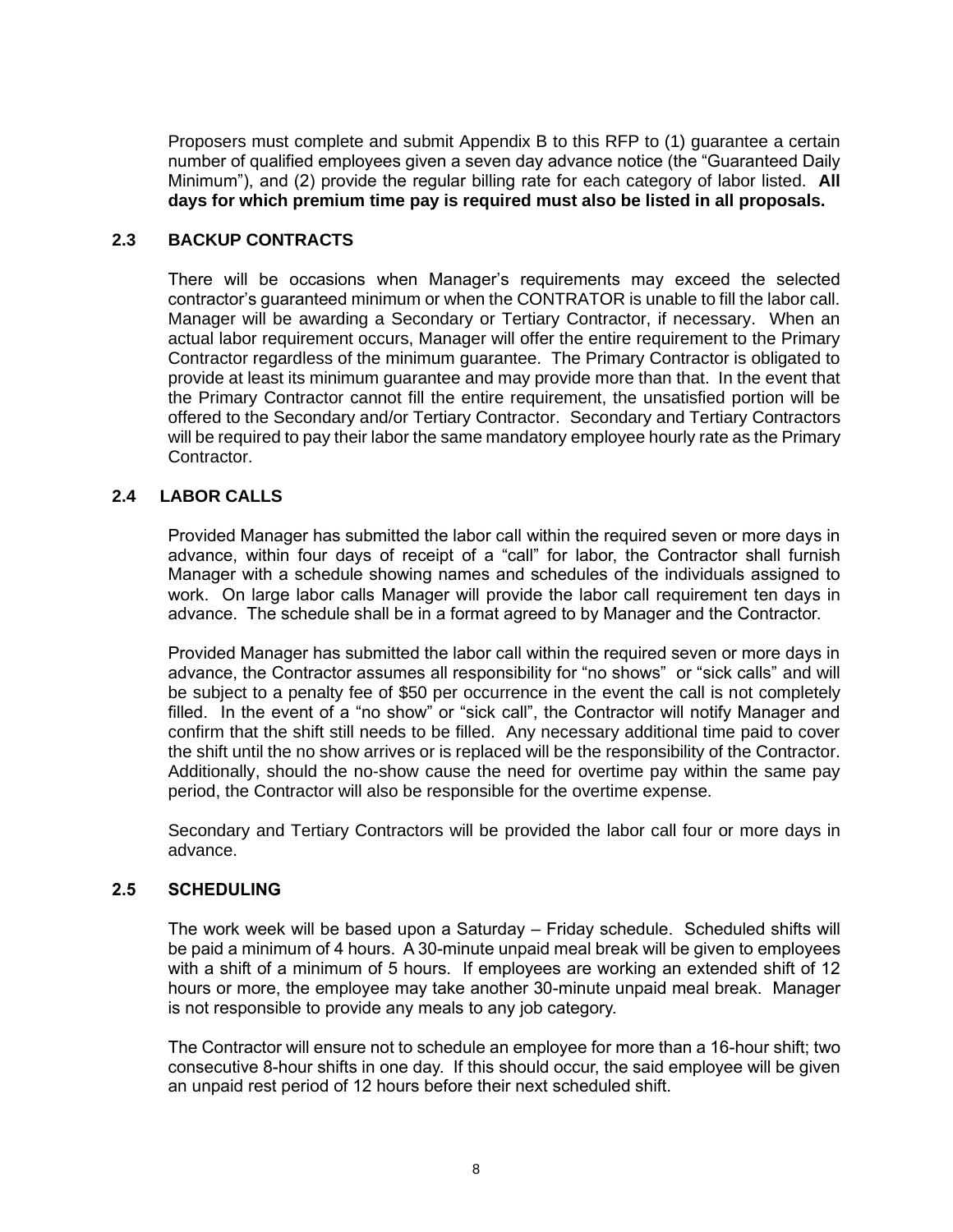The Contractor will be responsible to monitor their employee's accumulated hours in a work week to be mindful of overtime charges which is covered in Section 2.2.

Contractor employees are allowed to be on site  $\frac{1}{2}$  hour prior and  $\frac{1}{2}$  hour after a scheduled shift unpaid. Contractor employees are not allowed on-site when not scheduled.

# **2.6 EMPLOYEE TIME REPORTING AND CHECK IN**

Contractor will be required to utilize an electronic time keeping system to account for their employees time worked. Contractor is responsible to purchase, install, repair, and maintain this electronic time keeping system. Contractor must provide the name of the electronic time keeping system to be used in its proposal and include a sample electronic time sheets in its proposal.

When 5 or more scheduled individuals are required for a shift (a.m. or p.m.), Contractor shall provide an "on-site Supervisor" who shall check-in employees, ensure proper punch/sign in procedures and turn over to Managers Point of Contact for work assignment.

The on-site Supervisor must be on premises prior to the beginning of shifts each day that their employees are working. The check-in process is to include a physical check to ensure employees are properly attired, groomed and prepared to work their shift. Checkin is to also include an informational briefing designed to remind employees of rules in place, updating policy changes or future events affecting them.

When providing fewer than 5 scheduled individuals an on-site representative is not required, however, the Contractor must provide the name and phone number of a representative who shall be available on an "on-call" basis to deal with any issues relating to their employees in a timely manner.

Secondary and Tertiary Contractors have the option of installing an electronic time keeping system to account for their employees time worked. If an electric time keeping system is not utilized, the Secondary and Tertiary Contractors must have policies and procedures in place to account for employee hours worked.

# **2.7 USE OF SUPPLIES AND EQUIPMENT**

The HCC is a facility that contains material, finishes and equipment that the Contractor may not be familiar with. To maintain the validity of warranties and to ensure proper care of the facility, furnishings, and equipment, the Contractor shall utilize only such cleaning processes, supplies, material and equipment as are supplied by Manager.

Contractor employees are responsible to notify Manager's Point of Contact of any damages to materials, furnishings and equipment noticed during their shift.

# **2.8 WORK CONDUCT**

Contractor and its employees are expected to conduct themselves in a responsible and professional manner that is lawful, reflects good judgment and the needs of the business environment. Unlawful behavior or demonstration of acts that interfere with the efficient operation of business or detracts from the Company's reputation or welfare is prohibited.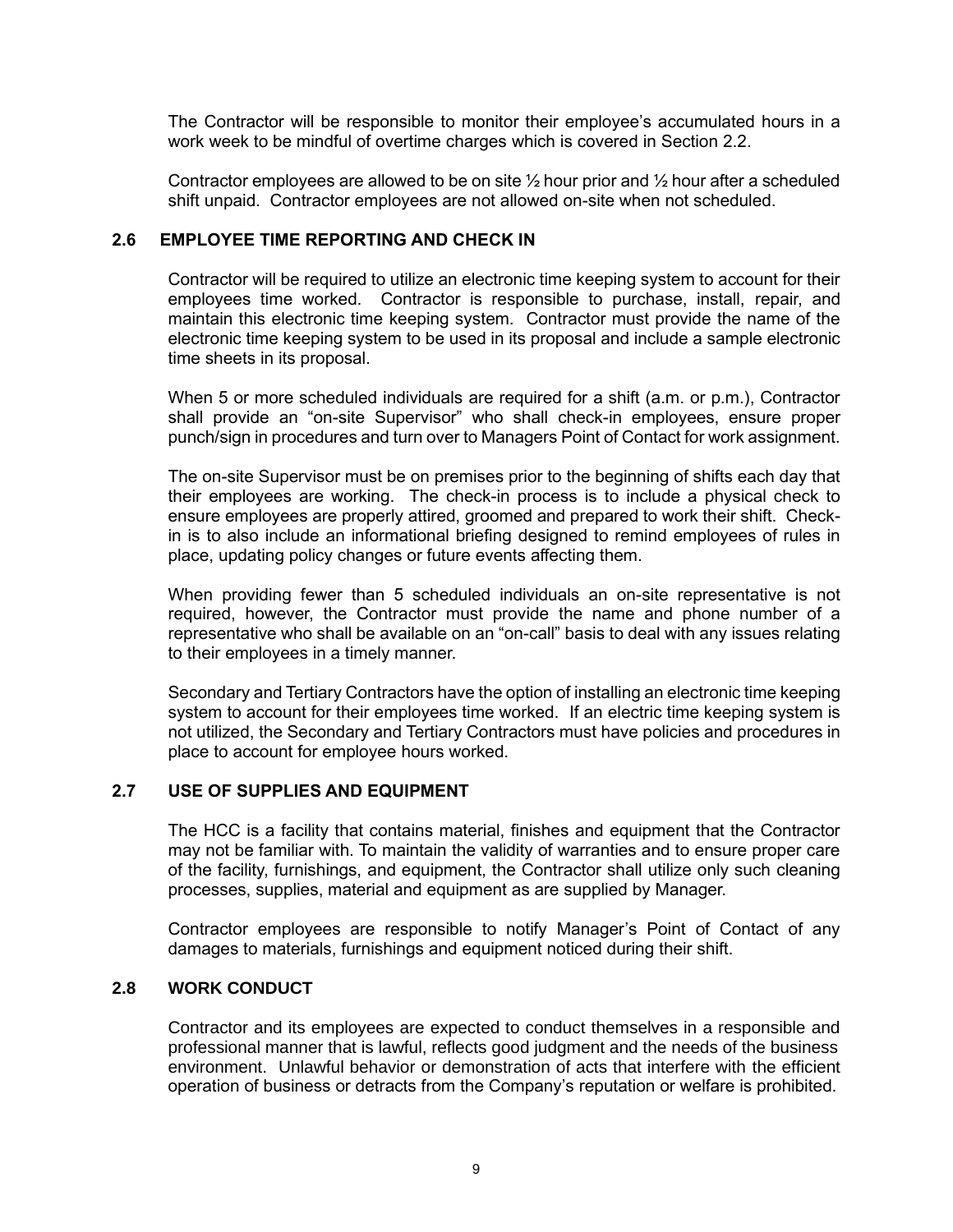# **2.9 WORK PERFORMANCE**

The Contractor shall be solely responsible for the satisfactory completion and quality of all work performed as determined by Manager.

- a. ALL work and services must comply with ALL applicable City and County, State, and Federal rules, regulations, codes, and guidelines.
- b. Manager will hold the Contractor liable for all the acts of its employees.
- c. Contractor shall ensure compliance with the HCC Health & Safety Procedures provided as Appendix F.
- d. Contractor agrees to remove any of its employees from services rendered, and to be rendered, to Manager, upon written request by Manager. Manager reserves the right to ask the Contractor to remove and replace any employee who conducts himself or herself in a manner detrimental to the operation of the HCC. Such conduct would include, but is not limited to, inappropriate behavior toward clients or staff of the HCC, consuming alcoholic beverages on the premises, taking of unauthorized HCC or client property from premises and unauthorized or illegal activity.
- e. Once the contract is awarded, the Contractor shall communicate directly with Manager's Point of Contact and Contractor shall cooperate fully with Manager's Point of Contact in every way.
- f. When a disagreement arises between the Contractor and Manager in regards to work performance of specific service requirements within the contract specifications, the directives of Manager shall prevail. Contractor's failure to comply with Manager's directives shall be deemed cause for corrective action and subject to contractual remedies.
- g. The Contractor shall immediately notify Manager's Point of Contact regarding any damages and defects caused by negligence of the Contractor or its employees.
- h. Quarterly Meeting. The Contractor is required to attend HCC Quarterly Contractor meetings. A minimum of one company representative must sign-in for attendance. Notification of the meeting schedule will be sent via email to the Contractor.
- i. Emergency Policies and Procedures. The Contractor is required to submit Emergency Policies and Procedures that may affect order fulfillment (i.e. hurricane, tsunami, etc.). The Contractor is responsible for notifying Manager's Point of Contact if a labor order is not able to be fulfilled.

# **2.10 SAFE PERFORMANCE OF WORK**

a. The Contractor shall exercise care and shall provide all necessary protection to prevent injury and/or damage.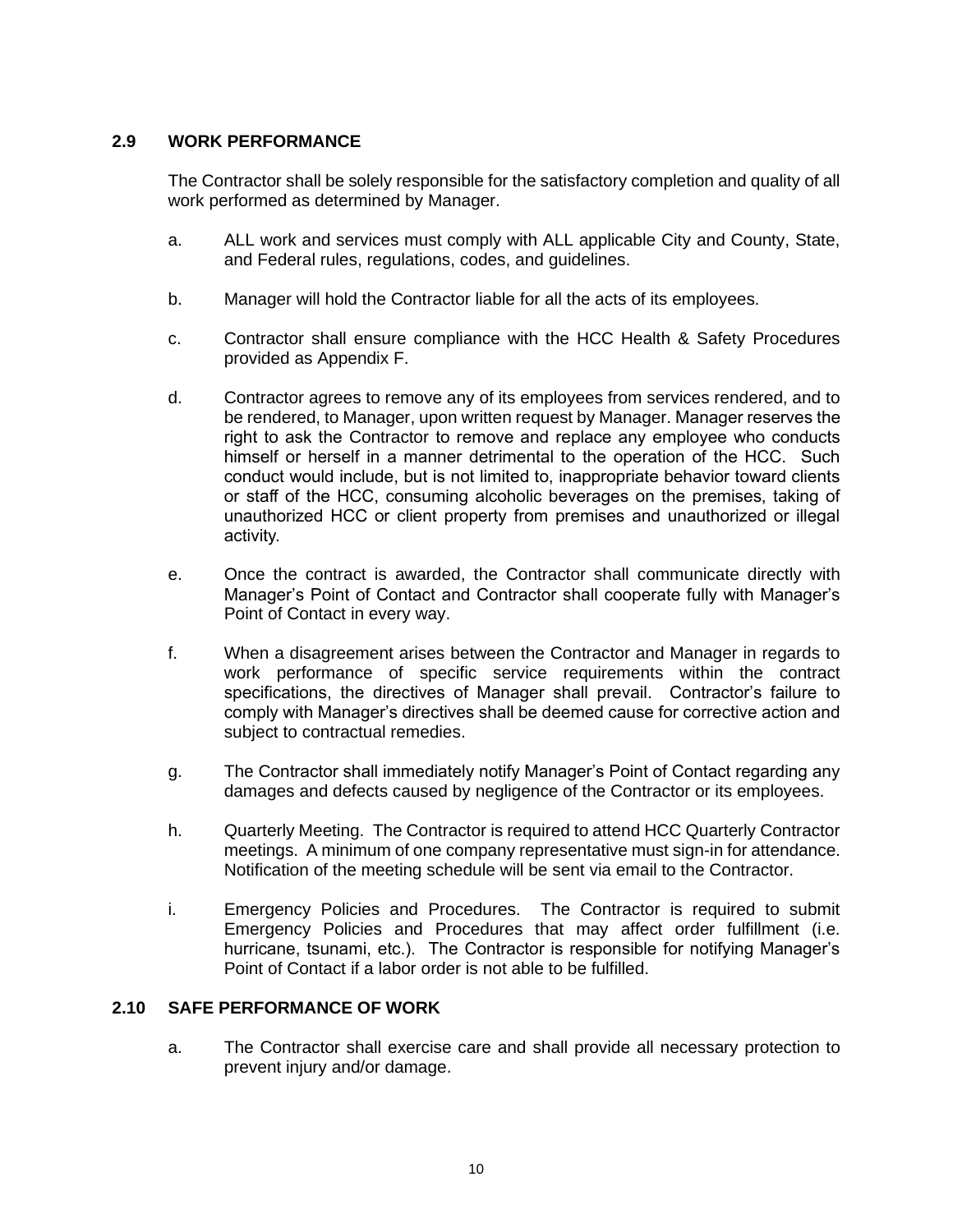- b. The Contractor shall be required to protect the occupants and the general public from any unsafe conditions during the performance of services and/or as a result of the services.
- c. The Hawaii Occupational Safety and Health Law, Chapter 396, Hawaii Revised Statutes, effective May 16, 1972, as amended, is applicable and made a part of this solicitation by reference. The Contractor shall carefully read and strictly comply with its requirements.
- d. The Contractor shall comply with all OSHA (Occupational Safety and Health Administration) and HIOSH (Hawai'i Occupational Safety and Health Division all Occupational Safety and Health) including any required reporting. This includes, but may not be limited to, OSHA 300 and 300A. All OSHA 300A Reports shall include The Contractor employees who were on assignment at the Hawai'i Convention Center during a respective calendar year. The Contractor is required to post the OSHA 300A, at the Hawai'i Convention Center, each year on February 1<sup>st</sup> and then remove it April 30<sup>th</sup>. The OSHA 300A summary must be displayed in a common area wherever notices to employees are usually posted

# **2.11 ORIENTATION, SUPERVISION AND TRAINING**

The Contractor is responsible for providing adequate orientation, supervision and training of all employees working at the HCC to ensure they fully understand their job description. Manager will require that the successful proposer conduct a minimum 1 hour, 2 hour maximum orientation session for new employees to be held at the Center. All employees must be familiar with the layout of HCC and Appendix  $F - HCC$  Health and Safety Procedures after this orientation.

For Housekeeping services, Manager also requires that the Contractor provide two 4-hour training sessions, scheduled on two separate days. This training is to be conducted by Manager.

For Facilities services, Manager also requires that the Contractor provide one 4-hour training session. This training is to be conducted by Manager.

Manager is not responsible for compensating the Contractor for any expenses related to these trainings, with the exception of the second 4-hour training conducted by Manager for Housekeeping services..

Manager also requires that the successful proposer provide any training that directly affects the employee's job as required and described in job descriptions in Appendix A.

Manager's representative may attend all or part of any training.

# **2.12 IDENTIFICATION**

Contractor is required to maintain a photo of their employees.

Contractor is to provide an electronic list of employees working to Security on daily basis.

A HCC daily wristband is required to be worn at all times. The wristband will be issued on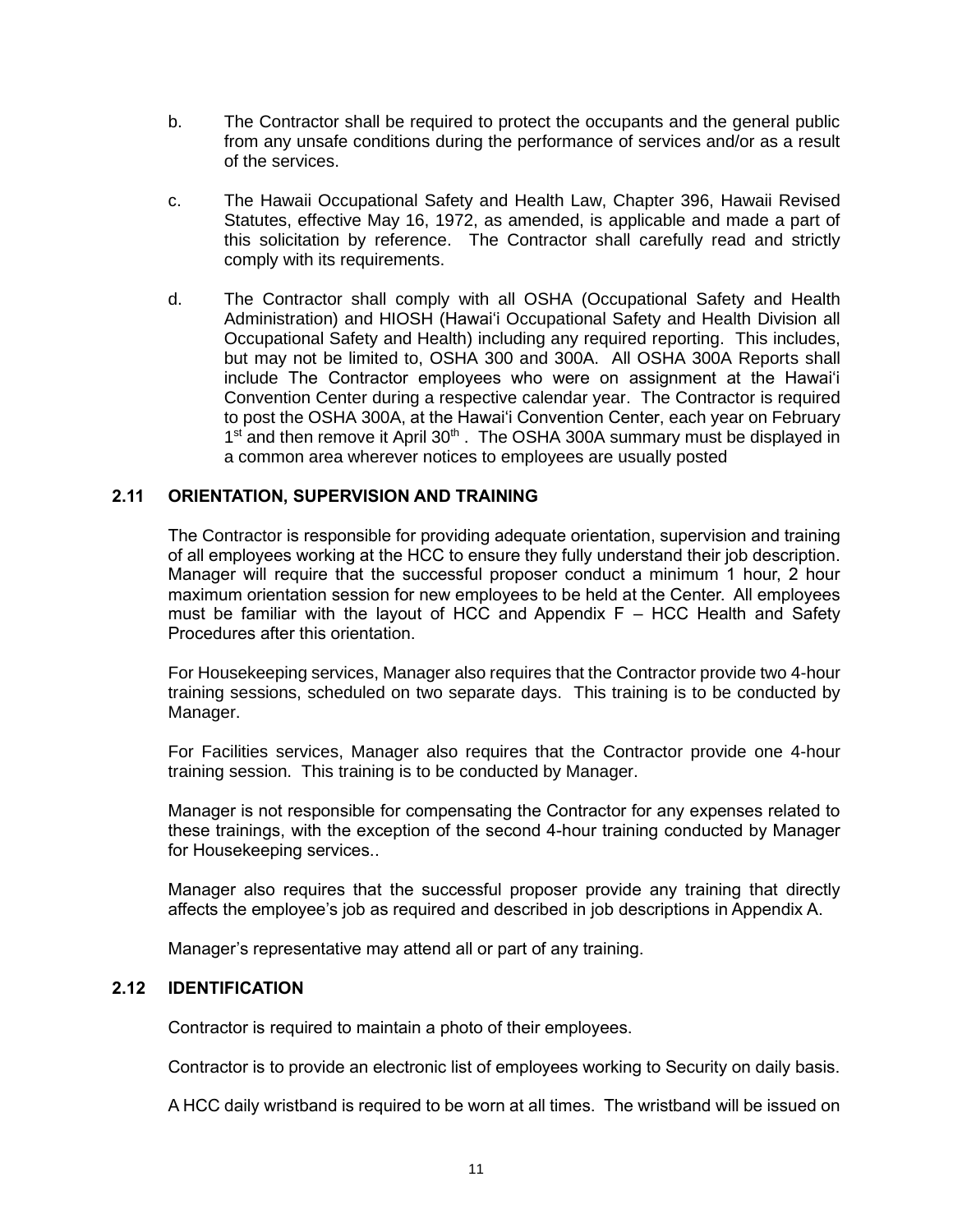a daily basis through the HCC Security Base office, upon contractor check-in, and be disposed at the end of the labor shift, upon contractor check out at HCC Security Base.

# **2.13 KEY ISSUANCE**

All employees are required to sign-out an access cards keys and equipment keys at Security Base. Employees will be required to submit their personal identification card (driver's license, State ID card), which will be returned when the keys are returned at the end of their use or shift.

#### **2.14 UNIFORMS**

Uniform requirements are as follows:

Manager requires Contractor employee(s) to wear a specific and exclusive HCC uniform respective to the department in which they are currently working in. Additionally, black slacks (no jeans), black socks, black belt and black closed-toe shoes with black soles. Shoewear may differ amongst departments to adhere to any safety requirements. A specific and exclusive HCC uniform is required to be purchased through Manager to ensure fabric, cut and design continuity. The Contractor will be invoiced by Manager's vendor and/or Manager for the fabric cost, cut and sewing of the shirt.

Contractor is encouraged to provide employees with uniforms based on the following guidelines:

Full-time employees who average 4+ days of work – issued 5 shirts; Part-time employees who average 3 days of work – issued 3 shirts.

Manager has final approval of any uniform worn. All uniforms shall be furnished and cleaned by the Contractor and/or Contractor employee except where otherwise noted.

Contractor agrees to the specific and exclusive HCC uniform shirt. Contractor employees may only wear the specific and exclusive uniform shirt while on duty at the HCC. Contractor employees are required to change in and out of specific and exclusive uniform shirt in authorized areas only (i.e. locker room and restrooms authorized for staff usage).

# **2.15 MANDATORY CLEARANCES**

The Contractor will be responsible for a criminal record clearance and drug-screening test for all employees prior to assignment at HCC. The drug-screening test shall be for Marijuana, Cocaine, Amphetamines, Opiates, Propoxyphene, PCP, Barbituates, Benzodiazepines and Methodone. The Contractor shall also ensure that all employees possess all necessary medical clearances, training and/or licenses that may be required by federal, state and municipal laws, rules, ordinances or regulations. The Contractor is responsible for the cost of such mandatory clearances.

# **2.16 PERFORMANCE AND DISCIPLINE**

The performance of Contractor employee's who serve HCC clients reflects directly upon the HCC. The Contractor is to conduct periodic employee evaluations. If Contractor employee behaves improperly or are not properly attired or groomed, Manager will require that the Contractor discipline the employee. Contractor must communicate with HCC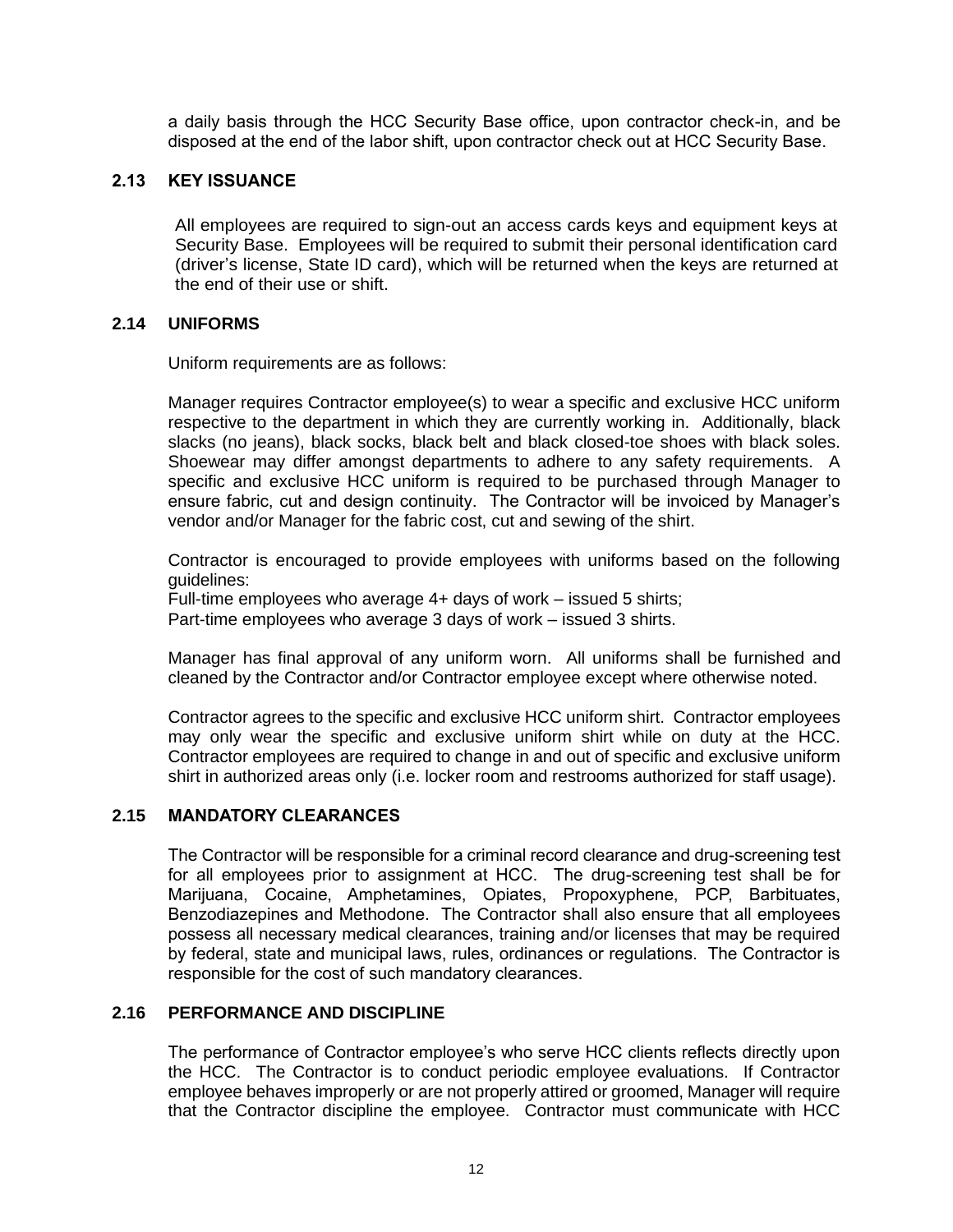Human Resources to discuss specific situations and provide immediate follow-up when such instances occur. In some cases it may be necessary for the Contractor to remove the employee from the facility as described in Section 2.9.d.

# **2.17 INVOICING**

The Contractor shall prepare a pre-invoice reconciliation of employees, position, rate of pay and hours worked to be evaluated and approved by Manager prior to submitting an invoice for the labor services provided for the work week.

Within 7 business days of the conclusion of a work week, the Contractor is to submit an invoice to Manager summarizing all labor services provided for that week. It shall contain a listing of all employees, position, rate of pay and hours worked. Supporting time sheets will be attached. If required, additional documentation may also be required to support the invoice. Manager will make every effort to pay the Contractor within 15 days after submission of an invoice and supporting documentation. Failure to file invoices in the previously described manner may result in payments being delayed.

Contractor shall provide a sample pre-invoice reconciliation and invoice from the billing system to be used to generate invoices in its proposal.

#### **2.18 MANAGER RESPONSIBILITIES**

Manager may provide the Contractor the following:

- Office space
- Electricity
- Air conditioning
- Office janitorial services
- Location for time clock
- Monthly phone service at a nominal charge. Long distance charges are not included.
- Monthly parking at a nominal charge
- Internet connection

Any charges owed to Manager will be offset against any payments for services due to Contractor if not paid within thirty (30) days.

#### **2.20 START OF PERFORMANCE & TERM OF CONTRACT**

[Reserved]

#### **2.21 PERFORMANCE START DATE**

The start of performance under the contract shall be immediately upon execution of the contract (the "Performance Start Date").

The Contractor shall NOT begin work before the Performance State Date without written approval. Should the Contractor begin work, including the purchase of materials and supplies, before the Performance Start Date, any work performed and any materials and supplies purchased in advance of the Performance Start Date will be considered as having been done by the Contractor at his volition and at his risk.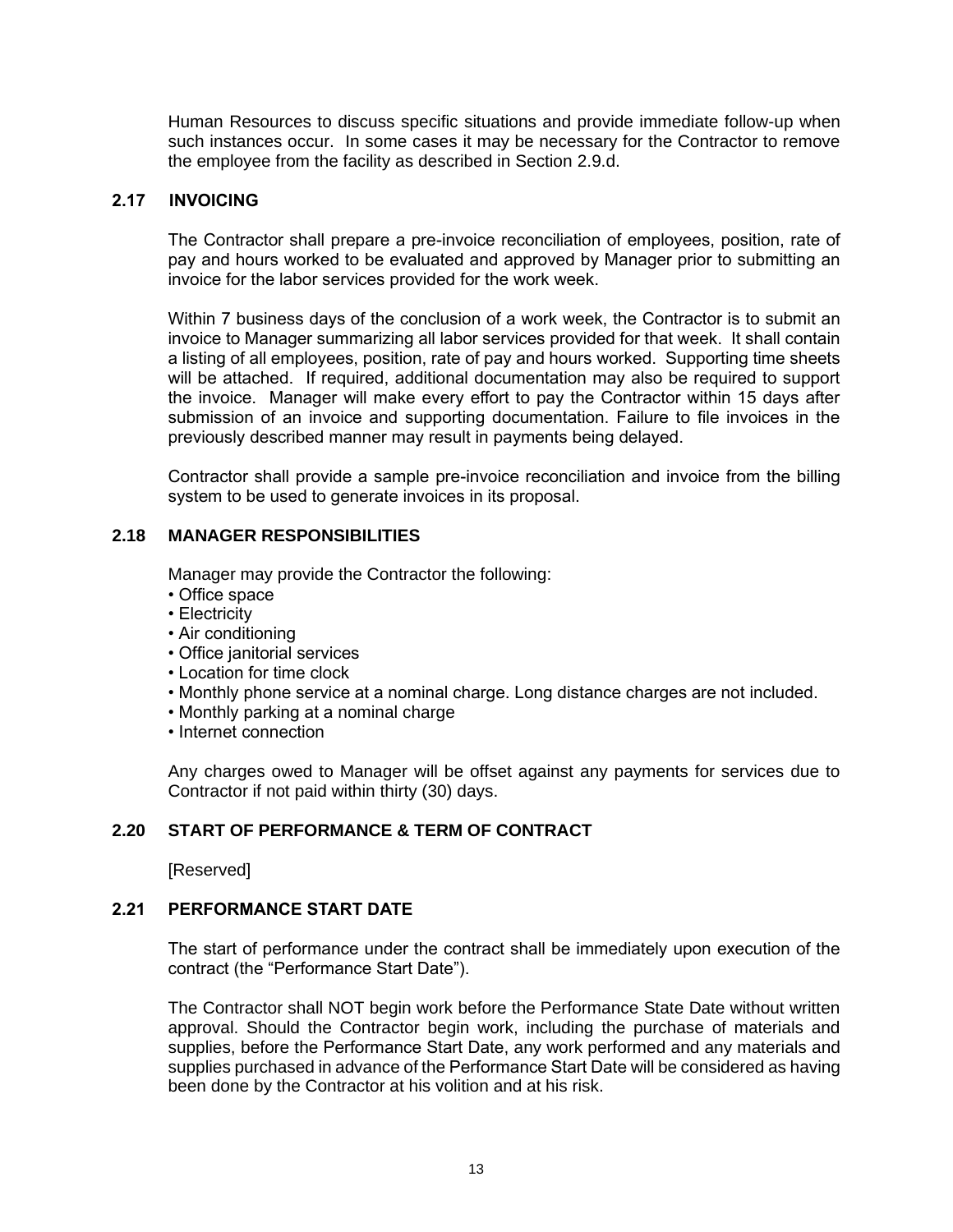# **2.22 TERM OF CONTRACT**

The term of the contract shall be as follows:

#### • **Base Period**

The base term of this contract shall be consistent with the term of the current contract between Manager and the State of Hawai'i for the management of HCC. The current contract between Manager and the State of Hawaii expires on June 30, 2023.

• **Option 1** - Contingent upon Manager's continued management of the HCC.

If Manager enters a new contract and/or extends its contract with the State of Hawai'i for the operation of the HCC beyond the base term, Manager may exercise its option to extend the term of this contract up to the same length of time as Manager's contract with the State of Hawai'i provided that Manager is satisfied with the performance of the Contractor during the Base Period.

#### **2.23 INSURANCE**

The successful Offeror shall be required to obtain and maintain insurance coverage continuously during the term of the agreement, as provided in the anticipated contract document, included in Appendix C. The successful Offeror shall be solely responsible for the cost of insurance. Such coverage shall be obtained from an insurance company licensed and authorized to do business in the State of Hawaii. The successful Offeror must furnish a Certificate of Insurance with proper named additional insured parties as provided in the anticipated contract document, included in Appendix C, prior to contract execution.

Proof of insurance coverage shall be provided to the Manager as part of the RFP documents.

# **2.24 RESERVATION OF RIGHTS**

Manager reserves the right to reduce, amend, or expand the Scope of Services as provided herein.

# **2.25 FORM OF CONTRACT AND PRECEDENCE OF DOCUMENTS**

A sample form of the Agreement for Goods and Services for this project is provided as Appendix C. The order of precedence for the Contract Documents shall be as follows: (1) Contract, (2) Special Conditions, (3) General Conditions, (4) this RFP, including all addenda, attachments and amendments, and (5) the Contractor's Proposal, including the BAFO if required and/or submitted.

# **2.26 GENERAL TERMS AND CONDITIONS**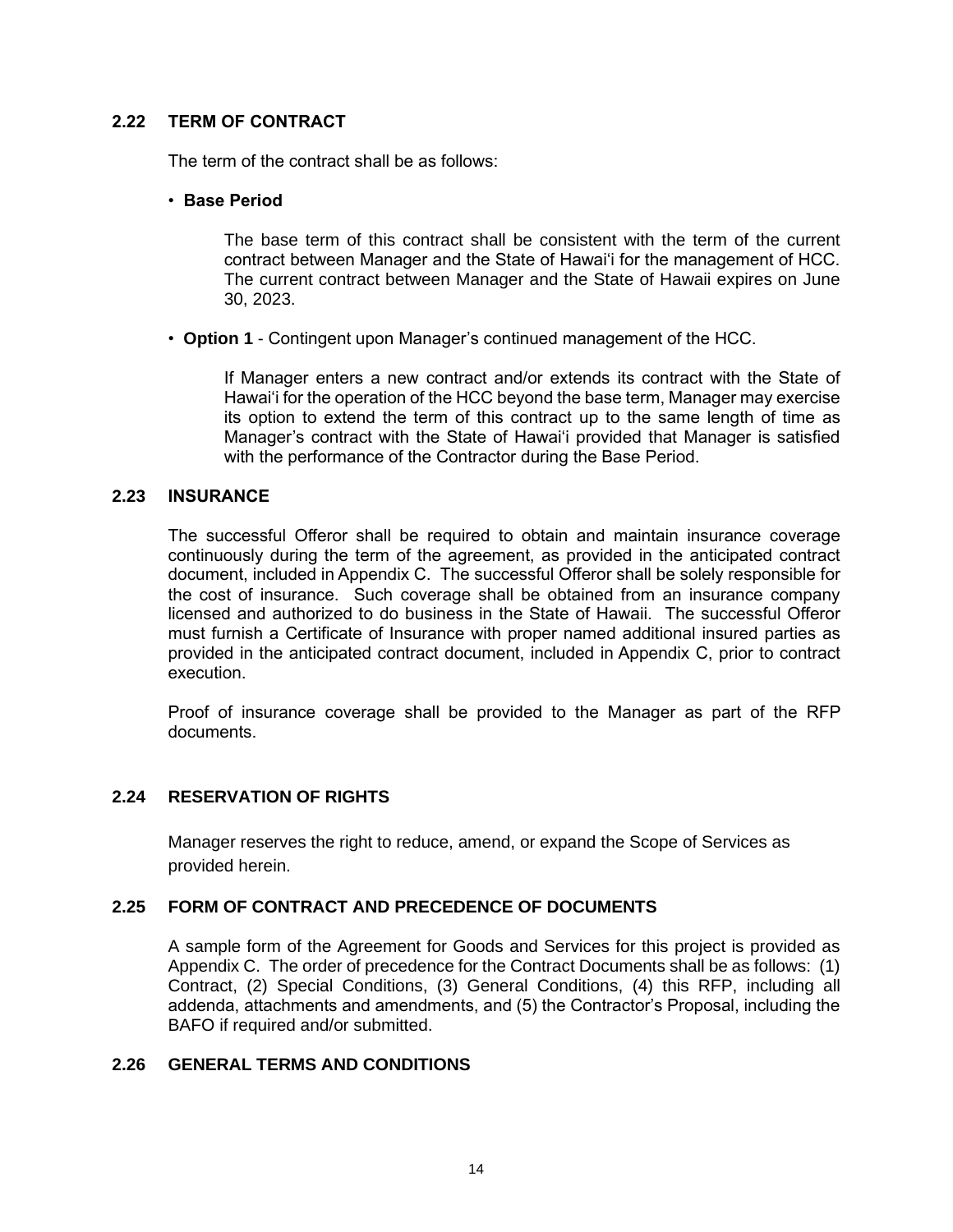At all times, the Contractor shall comply with the General Terms and Conditions provided herein as Appendix D.

# **2.27 SPECIAL CONDITIONS**

At all times, the Contractor shall comply with the Special Conditions provided herein as Appendix E. Note that the Special Conditions amend, replace, and add to the terms within the Contact and the General Conditions.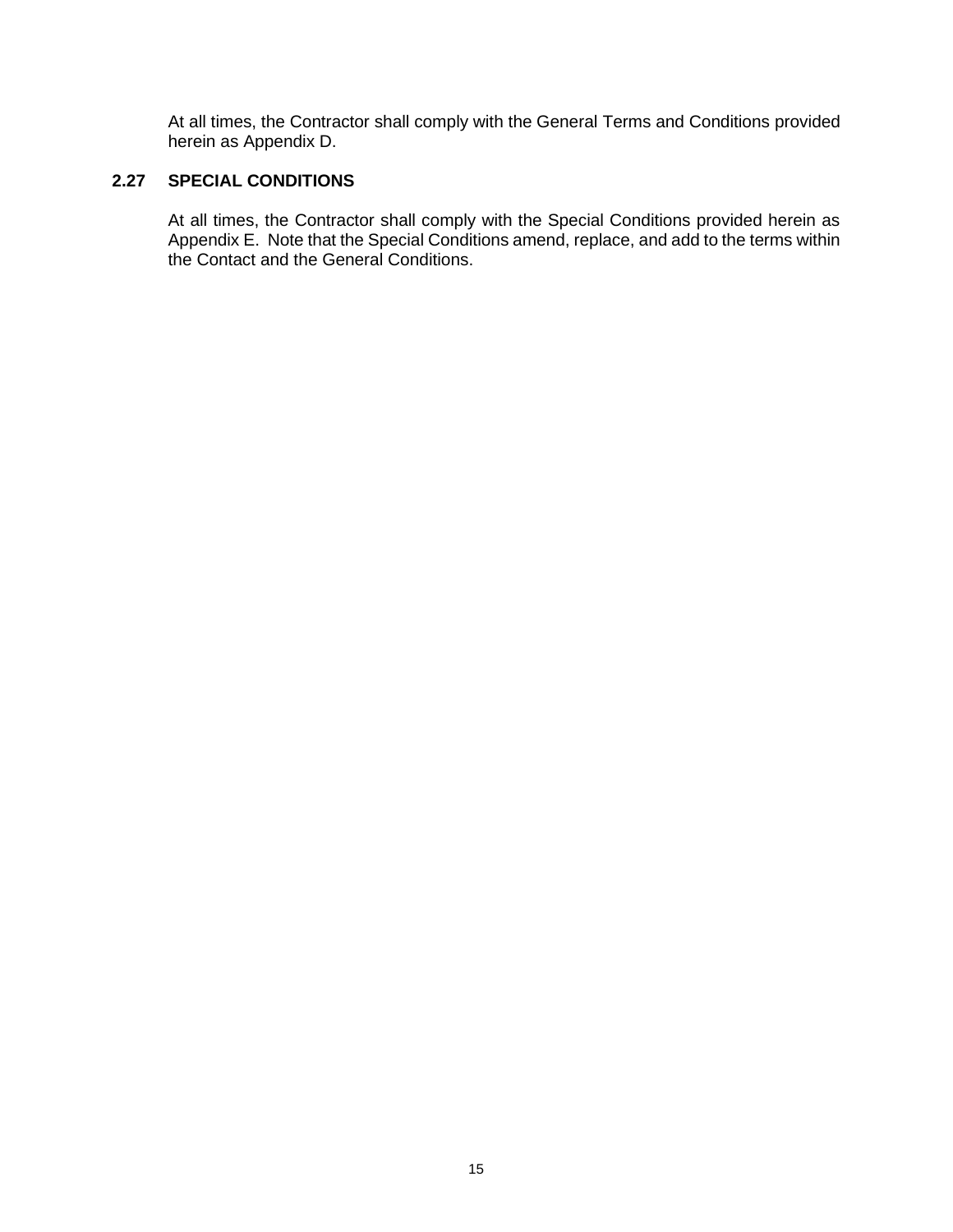# **SECTION 3 – PROPOSAL SUBMITTAL REQUIREMENTS**

#### <span id="page-16-0"></span>**3.1 INTRODUCTION**

One of the objectives of the RFP is to make proposal preparation easy and efficient, while giving Offerors ample opportunity to highlight their proposal. When an Offeror submits a proposal, it shall be considered a complete plan for accomplishing the requirements described in this RFP.

#### **3.2 PROPOSAL PREPARATION**

Each Proposal must include a completed Rate Card similar to the ones attached to this RFP in Appendix B (the "Proposal Form and Rate Card"). Offerors shall submit all data and information specified/requested in this Section to qualify its proposal for evaluation and consideration for award. Non-compliance may be deemed sufficient cause for disqualification of the Proposal.

#### **3.3 DISQUALIFICATION OF PROPOSALS**

Manager reserves the right to consider as acceptable only those proposals submitted in accordance with all requirements set forth in the RFP and which demonstrate an understanding of the Scope of Services. Any proposal offering any other set of terms and conditions contradictory to those included in the RFP may be disqualified without further notice. Manager reserves the right to ask for clarification of any item in the proposal.

An Offeror will be disqualified and the proposal automatically rejected for anyone or more of the following reasons:

Proof of collusion among Offerors, in which case all proposals involved in the collusive action will be rejected.

The Offeror's lack of responsibility and cooperation as shown by past work or services.

The proposal shows any noncompliance with applicable law.

The proposal is conditional, incomplete, or irregular in such a way as to make the proposal incomplete, indefinite, or ambiguous as to its meaning.

The proposal has any provision reserving the right to accept or reject award, or to enter into a contract pursuant to an award, or provisions contrary to those required in the solicitation.

#### **3.4 SUBMISSION OF PROPOSALS**

Each Offeror may submit only one (1) written proposal, addressed to the Contracting Officer via email to [hccrfp@hccasm.com](mailto:hccrfp@hccasm.com) no later than **4:00 p.m., HST, on July 1, 2022**, the "Proposal Due Date", identified in paragraph 1.4 of Section 1. **Proposals received after this time/date may be rejected.**

#### **3.5 PUBLIC INSPECTION**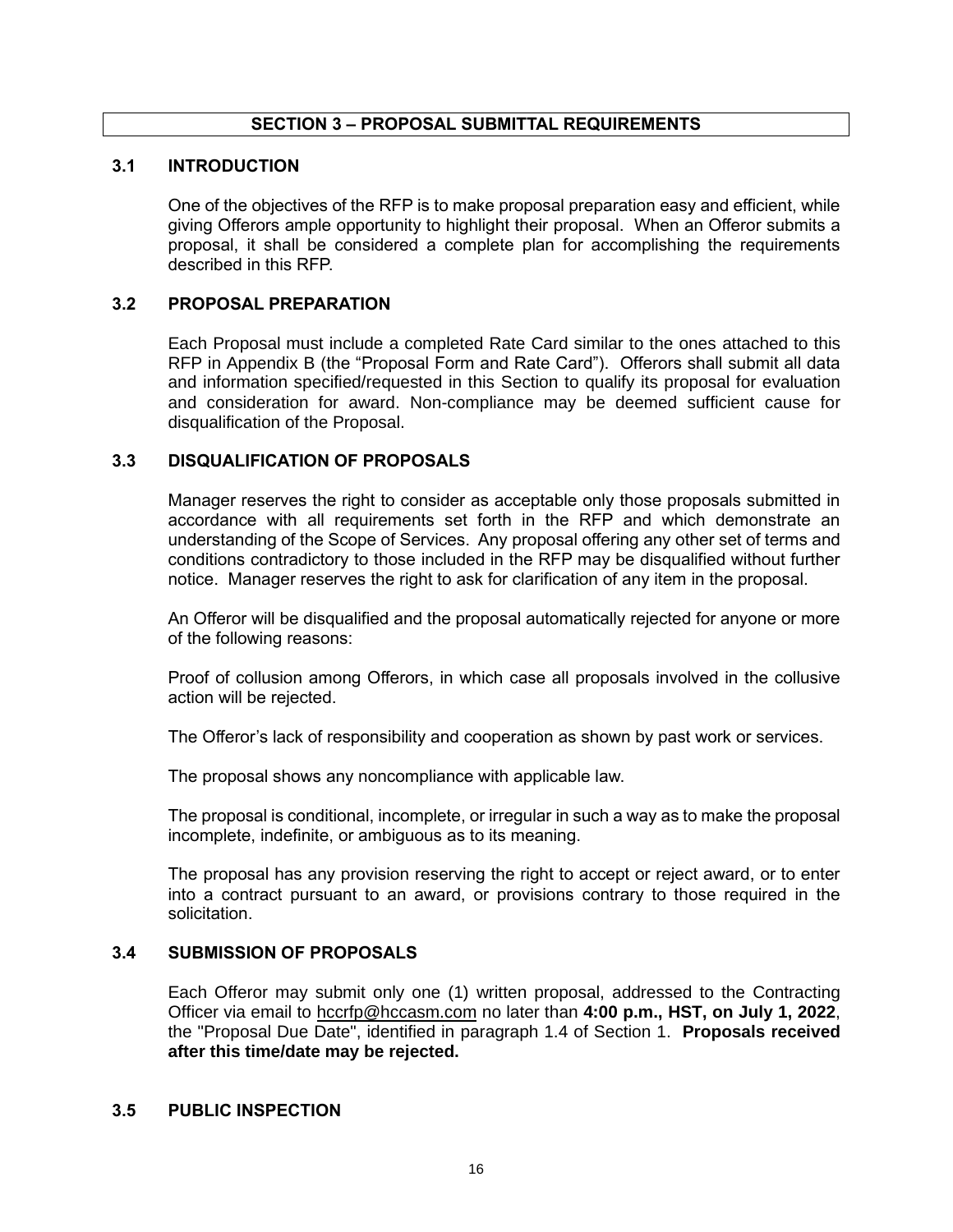Proposals shall not be opened publicly, but shall be opened in the presence of two or more Manager officials. The register of proposals and Offeror's proposals shall only be provided to the public pursuant to a valid request made pursuant to the Hawaii Uniform Information Practices Act, chapter 92F of the Hawaii Revised Statutes ("UIPA") to the Hawaii Tourism Authority. Such requests can only be made after an awarded contract has been executed by Manager and the selected Offeror.

Offerors shall request in writing nondisclosure of designated trade secrets or other proprietary data to be confidential. Such data shall accompany the proposal and shall be readily separable from the proposal in order to facilitate eventual public inspection of the non-confidential portion of the proposal. Manager cannot guarantee that designated data will be kept confidential. The proposals are subject to disclosure rules set forth in the UIPA and as indicated above. The Offeror bears the burden of establishing that the designated data is exempted from the disclosure requirements set forth in the UIPA.

All proposals and other material submitted by Offerors become the property of Manager and may be returned only at Manager's option.

# **3.6 PROPOSAL**

The PROPOSAL shall include the following categories:

COVER LETTER SUMMARY OF PROPOSAL BACKGROUND, QUALIFICATIONS AND EXPERIENCE PERSONNEL ORGANIZATION AND STAFFING IMPLEMENTATION AND TRAINING PLAN PROPOSAL FORM – RATE CARD

# **3.6.1 PROPOSAL COVER LETTER**

The proposal cover letter must be on the Offeror's official business letterhead; signed by an individual authorized to legally bind the Offeror. If the Offeror is a corporation, the cover letter must be signed by an authorized officer of the corporation. Authorized representatives must show proof of their authority to bind the Offeror.

# **3.6.2 SUMMARY OF PROPOSAL**

Clearly, concisely and briefly summarize and highlight the contents of the proposal in such a way to provide Manager with a broad understanding and aspects of the proposal.

# **3.6.3 BACKGROUND, QUALIFICATIONS AND EXPERIENCE**

The Contractor must be in good standing with the Manager and provide explicit details on Contractor's background, qualifications and experience relative to performing requirements set forth in the "Scope of Services", including but not limited to:

A. Background of the Contractor, i.e. services offered, size, resources, years in business, location, State of Hawaii presence, State of incorporation, etc.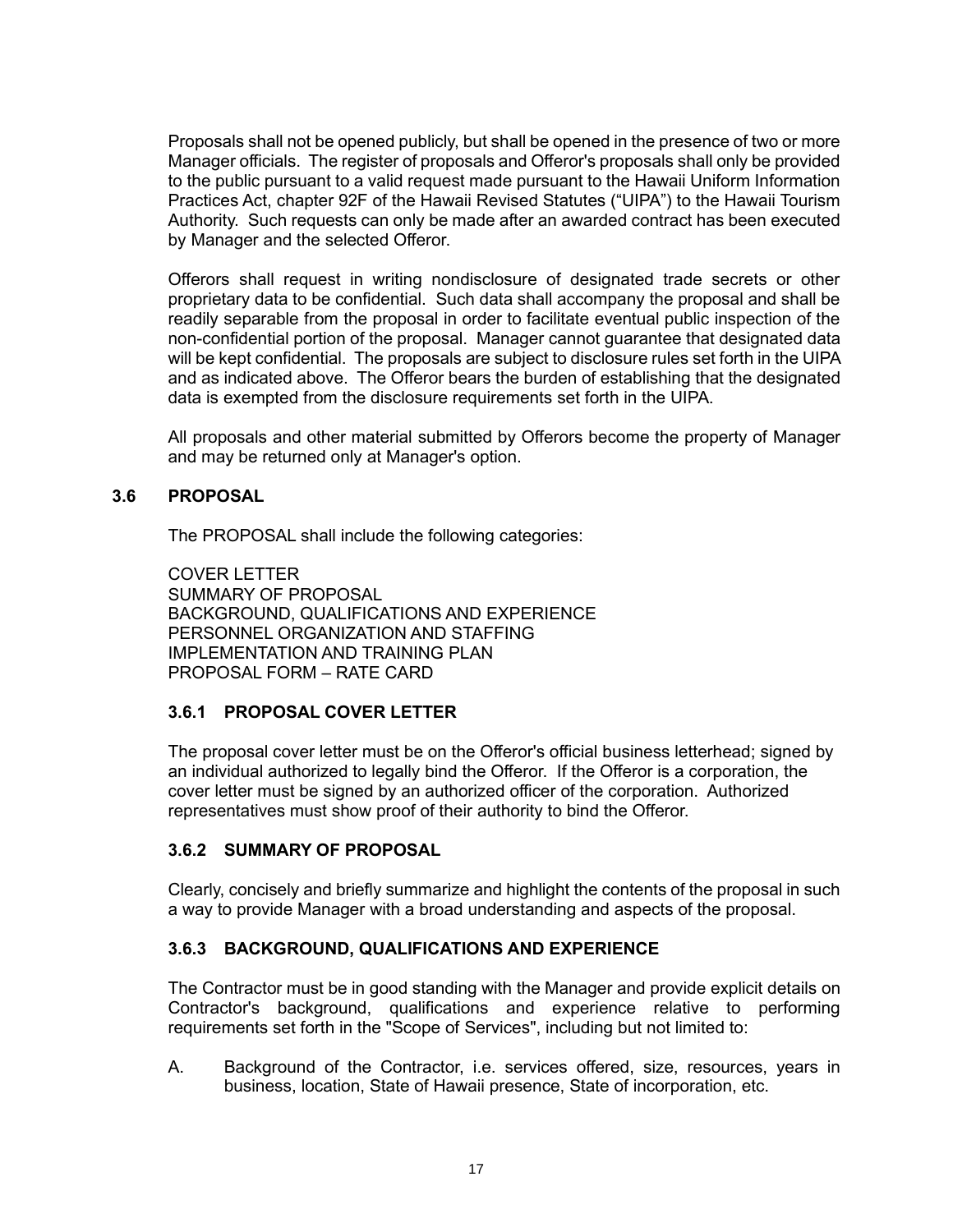- B. Brief description of Contractor's qualifications to perform "Scope of Services" requirements.
- C. Security Contractor must have a Principal Guard License as stated in the Hawai'i Administrative Rules, Title 16, Department of Commerce and Consumer Affairs, Chapter 97, Private Detectives and Guards.
- D. List relevant similar contracts undertaken within the past five (5) years, indicating at a minimum: owner, owner's representative, contract name, and type of operations.
- E. A statement indicating whether any of your service contracts have been terminated prior to their expiration date. If so, an explanation of the circumstances of the termination.
- F. A description of your training program for employees and an explanation of any special training intended for employees assigned to the HCC.
- G. Describe your safety record over the past five (5) years.
- H. A reference from a financial institution (name, title and telephone number).
- I. Three (3) references who can be contacted and provide name, title, organization, phone number, and e-mail address.
- J. A description of how Contractor will perform "Scope of Services" requirements. This is to include:
	- a. Maintaining labor pool for minimum guarantee
	- b. Managing and minimizing call outs
	- c. Performance evaluation, follow-up and discipline if necessary
	- d. Maintaining employee morale
	- e. Uniform issue policy
	- f. Maintaining on-going communication with HCC management staff

# **3.6.4 PERSONNEL ORGANIZATION AND STAFFING**

Provide explicit details on the Contractor's personnel organization and staffing relative to performing requirements set forth in the "Scope of Services", including but not limited to:

- A. Contractor's managerial organizational chart and resumes of key positions and their respective role for this project, if any.
- B. List key personnel who will be assigned to this contract and indicate their role and their experience for the past five (5) years.

# **3.6.5 COST PROPOSAL**

Offeror must prepare and submit an all-inclusive cost proposal for the proposed Scope of Services required by the RFP. A summary of all costs shall be in a form similar to the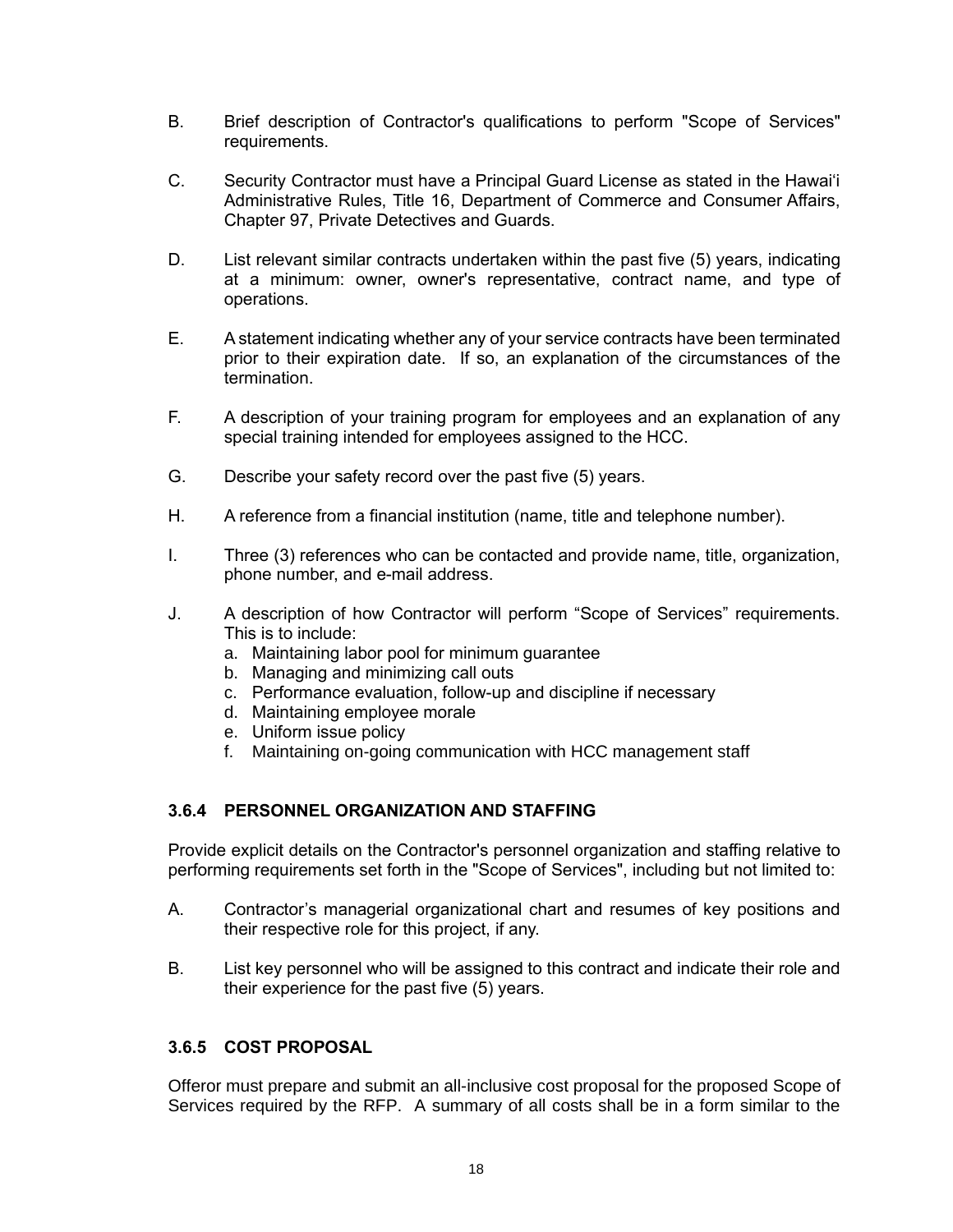Rate Card included in Appendix B.

# **3.6.6 ADDITIONAL QUESTIONS/REQUESTS FOR INFORMATION**

In addition to the above, the Offeror must prepare and submit information and/or answers to any additional questions or requests that Manager requires.

# **3.7 CONTRACTOR'S LICENSE**

If a Hawai'i contractor's license or any other license is required by law for the performance of the work which is called for in this RFP, the Offeror MUST have the required license, and the license shall be in good standing, before commencement of work on this contract.

# **3.8 CERTIFICATION OF INDEPENDENT COST DETERMINATION**

By submission of a proposal in response to this RFP, the Offeror certifies as follows:

- a. The costs in this RFP have been arrived at independently, without consultation, communication, or agreement, for the purpose of restricting competition, as to any matter relating to such costs with any other Offeror.
- b. Unless otherwise required by law, the costs which have been quoted in this RFP have not been knowingly disclosed by the Offeror prior to award, directly or indirectly, to any other Offeror or competitor prior to the award of the contract.
- c. No other attempt has been made or will be made by the Offeror to induce any other person or firm to submit or not to submit a proposal for the purpose of restricting competition.

# **3.9 MODIFICATION OR WITHDRAWAL OF PROPOSALS**

A modification of a proposal already received will be accepted by Manager only if the modification is received prior to the proposal due date. All modifications shall be made in writing and executed and submitted in the same form and manner as the original proposal.

An Offeror may withdraw a proposal already received prior to the due date by submitting to Manager a written request for withdrawal executed by the Offeror's authorized representative. The withdrawal of a proposal does not prejudice the right of an Offeror to submit another proposal within the time set for receipt of proposals.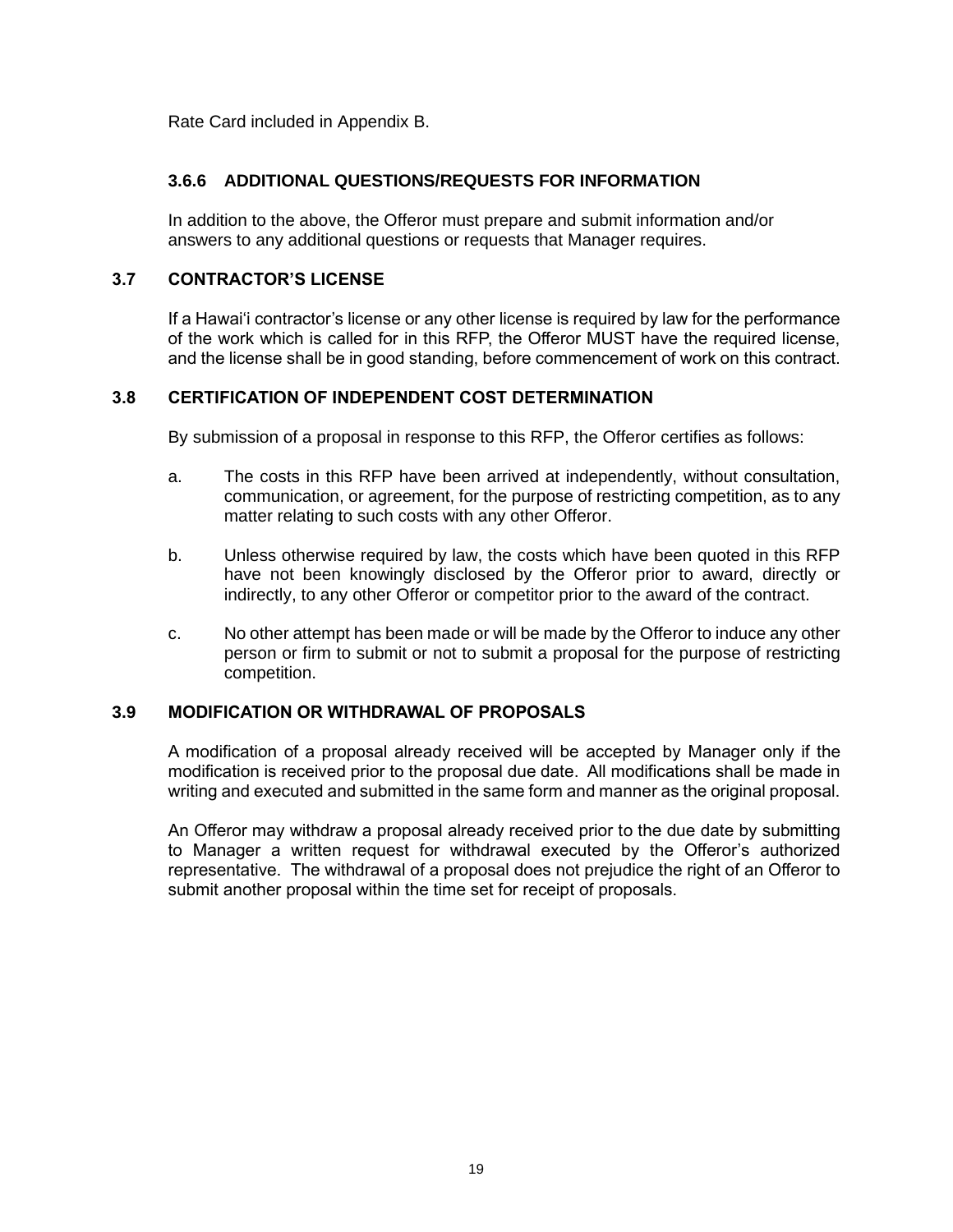# **SECTION 4 – EVALUATIONS**

#### <span id="page-20-0"></span>**4.1 INTRODUCTION**

Evaluation of proposals will be conducted comprehensively, fairly, and impartially. A quantitative scoring system will be utilized to maximize the objectivity of the evaluation.

#### **4.2 PROPOSAL EVALUATION COMMITTEE**

An evaluation committee will be selected by Manager to perform all evaluation requirements. The committee will be composed of individuals with knowledge of the requirements identified in the RFP. Manager reserves the right to request information (from Offerors) to clarify Offeror's proposal.

#### **4.3 EVALUATION PHASES**

Evaluation phases will be conducted as follows:

Phase I Initial Proposal Evaluation Phase 2 Establishment of Priority-List of Offerors **(optional)** Phase 3 Discussions with Offerors/Presentations **(optional)** Phase 4 Best and Final Offers **(optional)** Phase 5 BAFO Evaluation, if necessary Phase 6 Recommendation for Contract Award

# **4.3.1 INITIAL PROPOSAL EVALUATION**

Manager shall conduct an initial review of Offeror's proposal. The review will determine if Offeror adequately addressed the "Scope of Services" requirements, and if the proposal contains all the requirements of this RFP. The initial review will also determine if discussions with the Offerors is necessary. Evaluation of the proposals will be conducted using the evaluation criteria and weight percentages in paragraph 4.4 and, the scoring system in paragraph 4.5.

# **4.3.2 ESTABLISHMENT OF PRIORITY-LIST OF OFFERORS (optional)**

The evaluation committee shall rank order Offerors by evaluating and scoring the proposals using the value weight percentages and the evaluation criteria and scoring system in paragraphs 4.4 and 4.5. A priority-list of acceptable Offerors shall be established and limited to no more than the three (3) Offerors, who received the highest scores for their proposals.

# **4.3.3 DISCUSSIONS WITH OFFERORS (optional)**

Manager may require presentations and/or conduct discussions with Offerors regarding the Offeror's proposals. Offeror's proposal may be accepted without discussions.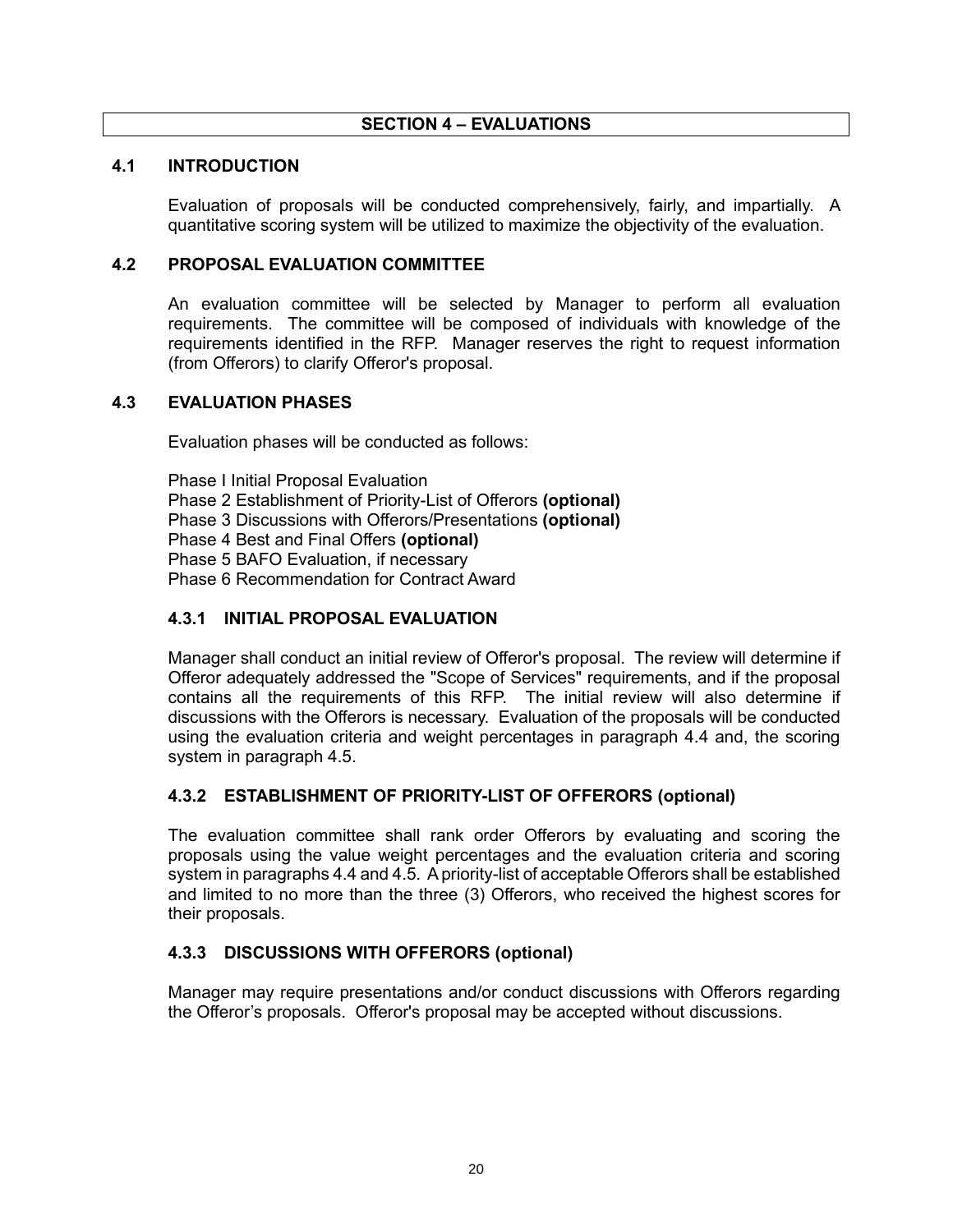# **4.3.4 BEST AND FINAL OFFERS (optional)**

Offerors may be requested to submit a "Best and Final" offer ("BAFO"). The BAFO's shall be evaluated, and Offeror's proposal "ranking" adjusted, accordingly. If a BAFO offer is requested but not submitted, the previous submittal shall be construed as the Offeror's BAFO.

# **4.3.5 EVALUATION OF BEST AND FINAL OFFERS (if necessary)**

If Offerors are requested to submit a BAFO, the BAFO offers shall be evaluated pursuant to the evaluation criteria and scoring system in paragraph 4.4.

# **4.3.6 RECOMMENDATION FOR CONTRACT AWARD**

The Evaluation Committee shall prepare a report summarizing proposal evaluation findings/rankings and provide recommendation for award of contract.

# **4.4 EVALUATION CRITERIA AND VALUE WEIGHT PERCENTAGES**

| <b>Evaluation Criteria</b>                                         | <b>Value/Weight</b> |
|--------------------------------------------------------------------|---------------------|
| Offeror's Background, Qualification, Experience, and References25% |                     |
|                                                                    |                     |
|                                                                    |                     |
|                                                                    |                     |

# **4.5 EVALUATION SCORING SYSTEM**

The evaluation categories are assigned a value weight percentage, as determined by Manager, totaling 100%. Each category will be rated between one (1) and five (5), with five (5) being the highest (the best rating) by each member of the evaluation committee. The Offeror's total score (see **note** below) will be determined by: a) multiplying the assigned weight value of each category by the numerical rating provided by the evaluation committee member to determine the score for each category; b) totaling the score for all categories of each evaluation committee member; and c) totaling the score of all evaluators.

**Note:** In determining the total score, the Offeror's cost proposal with the lowest costs will receive the highest available rating allocated to costs. Each proposal that has a higher cost than the lowest will have a lower rating for costs.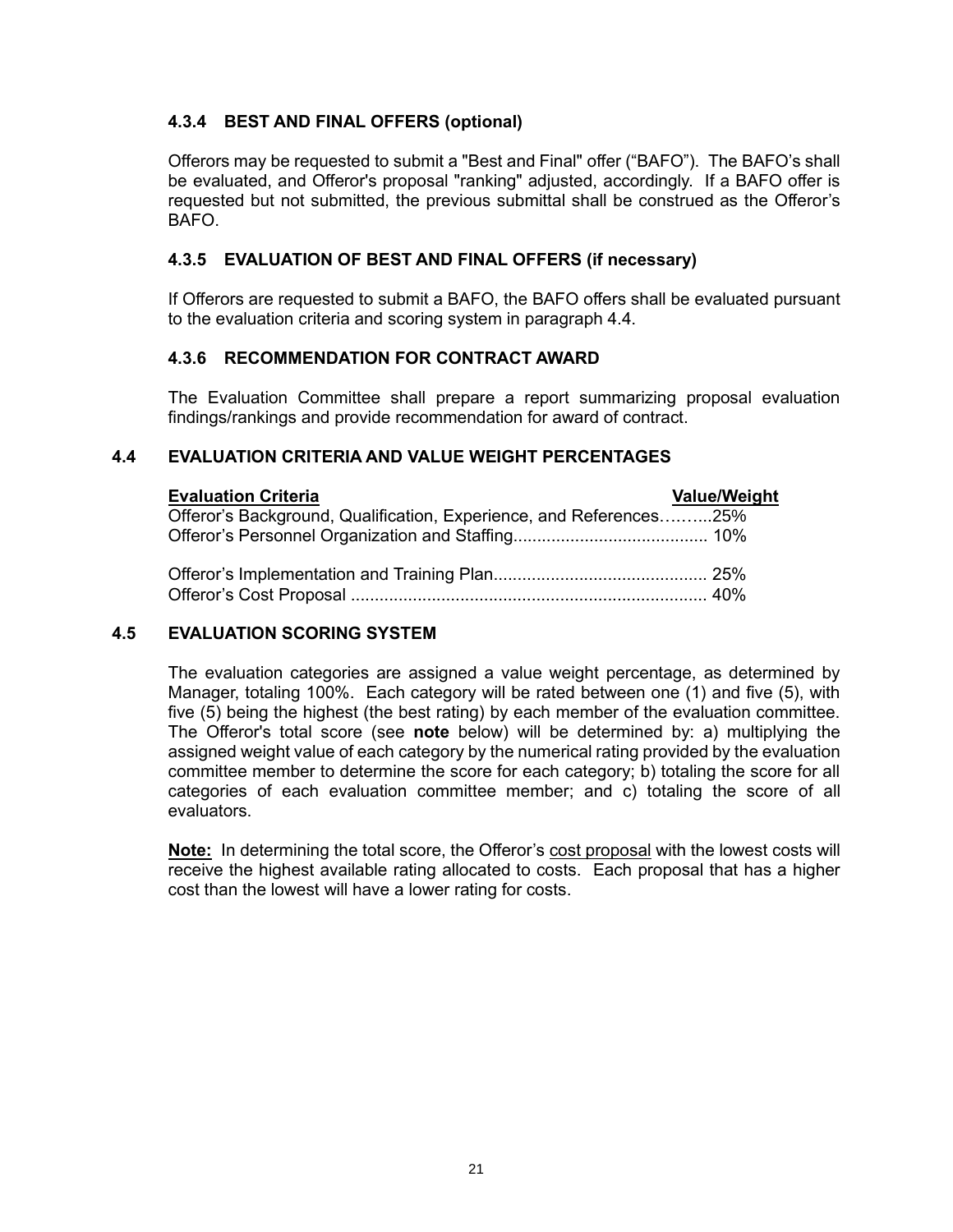# **SECTION 5 – AWARD OF CONTRACT**

#### <span id="page-22-0"></span>**5.1 AWARD OF CONTRACT**

Award of the contract shall be made to the most responsible and responsive Offeror whose proposal is judged/determined, by the Evaluation Committee, to be the most advantageous to the HCC, considering all evaluation reviews and results.

#### **5.2 CONTRACT AWARD NOTIFICATION**

The Contracting Officer will inform the successful Offeror of contract award selection within 48 hours of confirmation. Additionally, an official "contract award notification letter" will be executed by Manager and provided at the earliest date.

#### **5.3 CONTRACT EXECUTION REQUIREMENTS**

# **5.3.1 AGREEMENT (CONTRACT) DOCUMENTS**

The Agreement for Goods and Services shall be executed by Manager and the successful Offeror. This document will serve as the official and legal contractual instrument between both parties. This document will incorporate (by attachments or reference) the RFP, with any and all addendums; the General Conditions and Special Conditions; and the Offeror's accepted proposal, with any and all addendums/changes/negotiated agreements/etc.; all of which together will constitute the "Contract Documents".

A sample of the anticipated Agreement for Goods and Services is attached hereto as Appendix C. **Do not complete or execute the "sample" contract**.

#### **5.3.2 GENERAL CONDITIONS**

The General Conditions are attached hereto as Appendix D and shall be part of the Contract Documents.

#### **5.3.3 SPECIAL CONDITIONS**

The Special Conditions are attached as Appendix E and shall be part of the Contract Documents.

# **5.3.4 CERTIFICATES REQUIRED BY HRS § 103D-310(c)**

In its proposal the Offeror shall furnish proof of compliance with the requirements of HRS § 103D-310(c) including the following:

- a. Chapter 237, tax clearance;
- b. Chapter 383, unemployment insurance;
- c. Chapter 386, workers' compensation;
- d. Chapter 392, temporary disability insurance;
- e. Chapter 393, prepaid health care; and
- f. One of the following:

a. Registered and incorporated or organized under the laws of the State, hereinafter referred to as a "Hawaii business"; or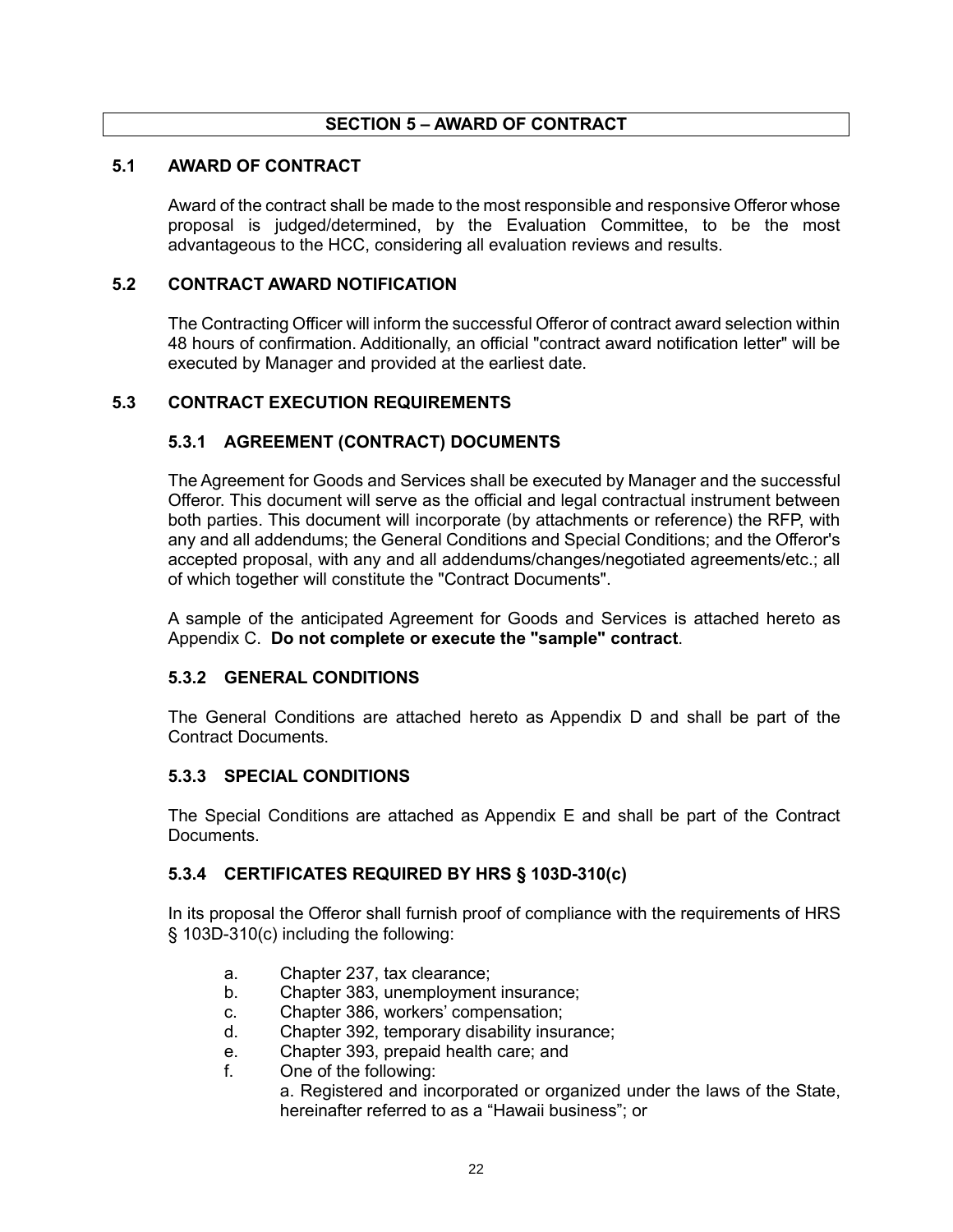b. Registered to do business in the State, hereinafter referred to as a "compliant non-Hawaii business".

Offerors may choose to use the Hawaii Compliance Express ("HCE"), which allows businesses to register online [\(http://vendors.ehawaii.gov\)](http://vendors.ehawaii.gov/) to acquire a single, printable electronic "Certificate of Vendor Compliance." The HCE provides current compliance status as of the certificate issuance date. The "Certificate of Vendor Compliance," indicating that the Offeror's status is compliant with the requirements of HRS Section 103D-310(c), will be accepted for both contracting purposes and final payment.

# **5.3.5 CONTRACT EXECUTION**

Subsequent to contract award, Manager will present the contract to the successful Offeror for execution. The successful Offeror shall return the signed contract within ten (10) calendar days from the date upon which the contract was presented for signature by Manager, or within such time as Manager shall otherwise allow. The signed contract shall be returned to the Contracting Officer.

The successful Offeror shall provide evidence of the required insurance coverages when returning the signed contract to Manager.

# **5.4 PROTESTS**

Bid protests, as described in Chapter 7 of HRS 103D, will not be considered by Manager. Offeror(s) may object to an award to another Offeror by sending the Contracting Officer a written objection letter which contains the basis of the objection. The written objection letter must be received by the Contracting Officer within five (5) business days after the notice of award is sent to all Offerors. The objection will be reviewed by the Chief Procurement Officer ("CPO") for the Manager, and a written decision will be issued in response to the written objection letter within ten (10) business days. The decision of the CPO is final and binding on the Offeror objecting to the award.

# **5.5 ACCEPTANCE OF TERMS AND CONDITIONS**

By submitting a proposal, an Offeror expressly agrees to all of the terms, conditions, provisions, and requirements set forth in this RFP, the contract, the General Conditions, and the Special Conditions.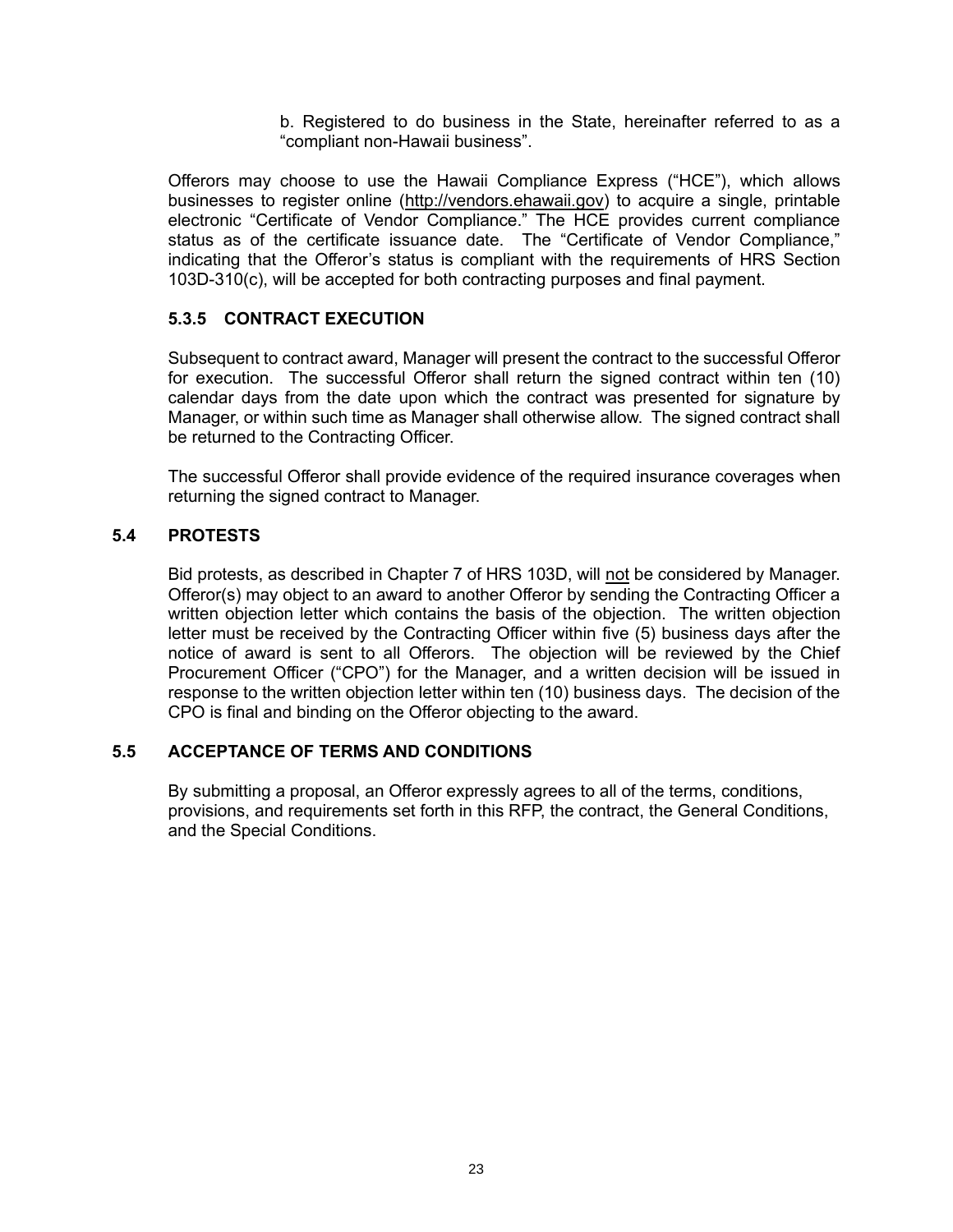# **APPENDIX A DESCRIPTION OF LABOR CATEGORIES**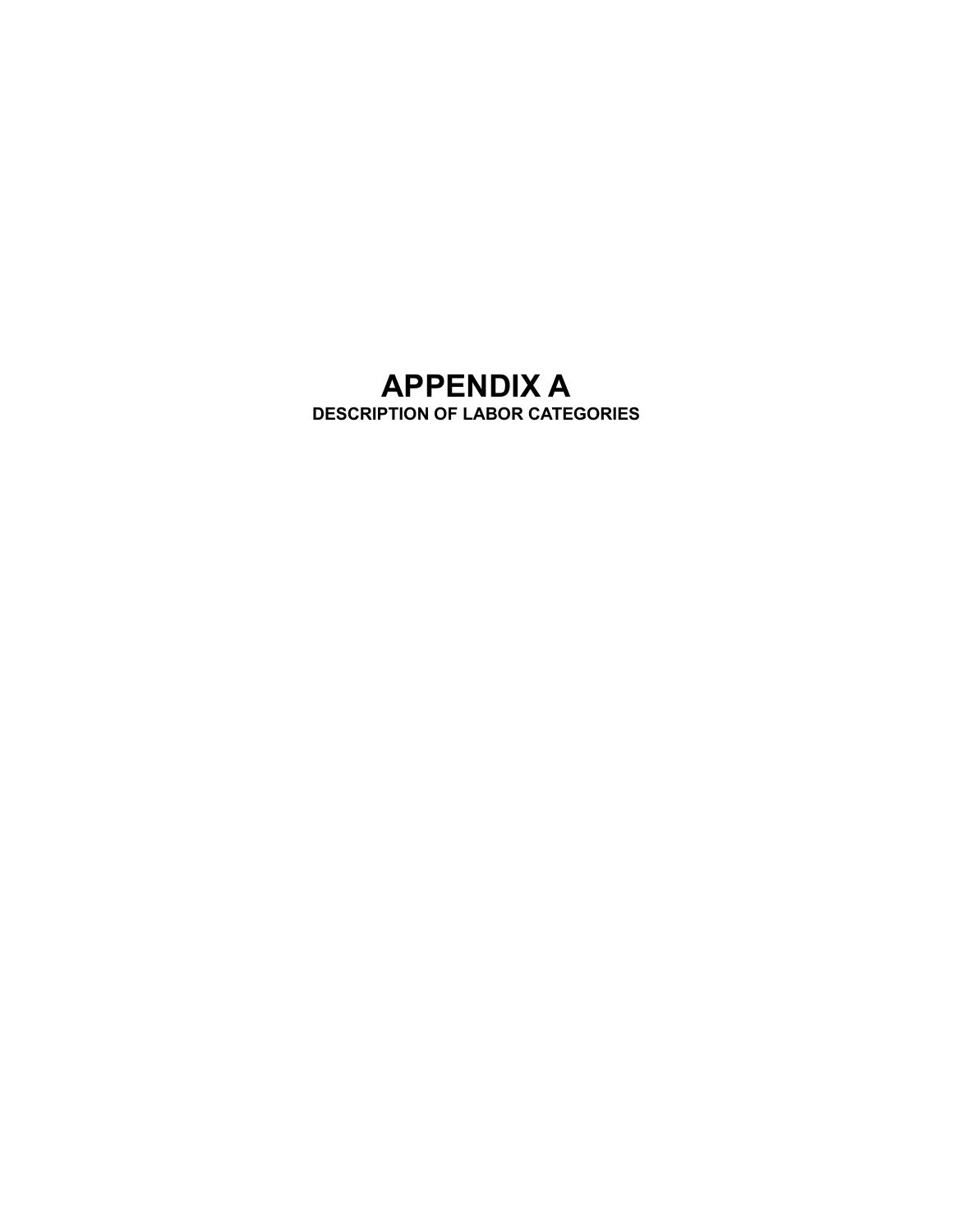# **APPENDIX B**

**MANDATORY HOURLY RATES AND PROPOSAL FORM – RATE CARD**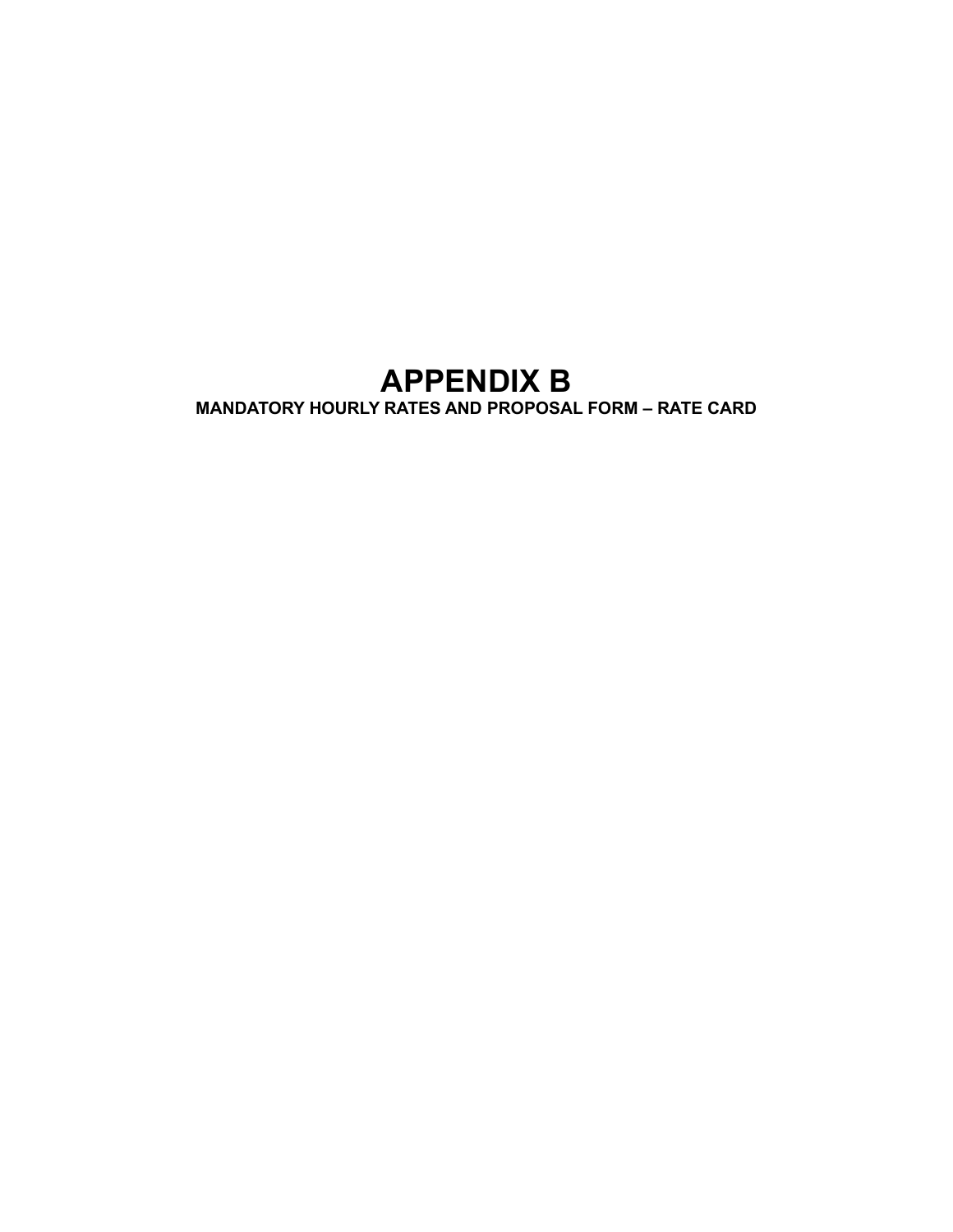# **APPENDIX C AGREEMENT FOR GOODS AND SERVICES**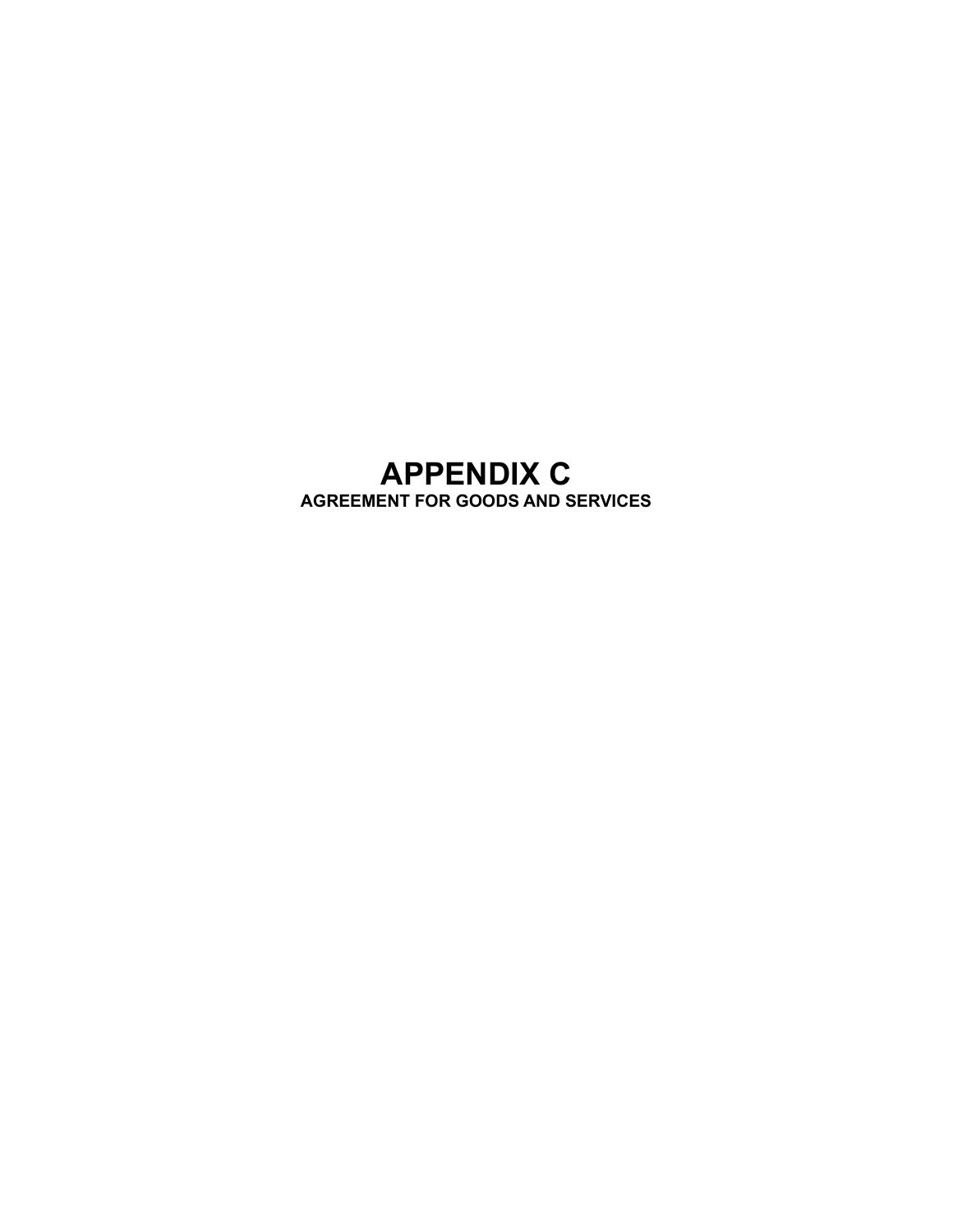# **APPENDIX D GENERAL TERMS AND CONDITIONS**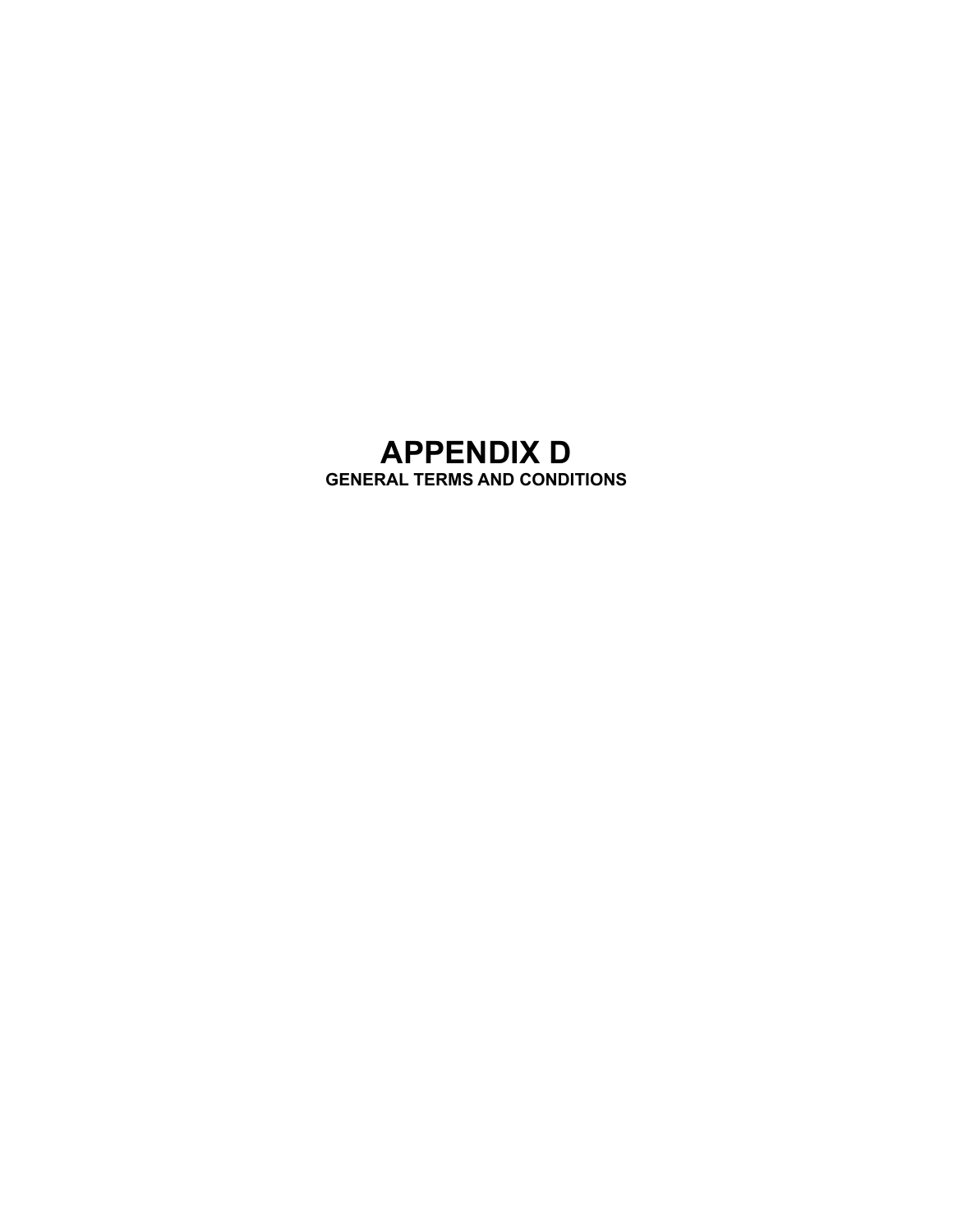# **APPENDIX E**

**SPECIAL CONDITIONS (AMENDING GENERAL TERMS AND CONDITIONS)**